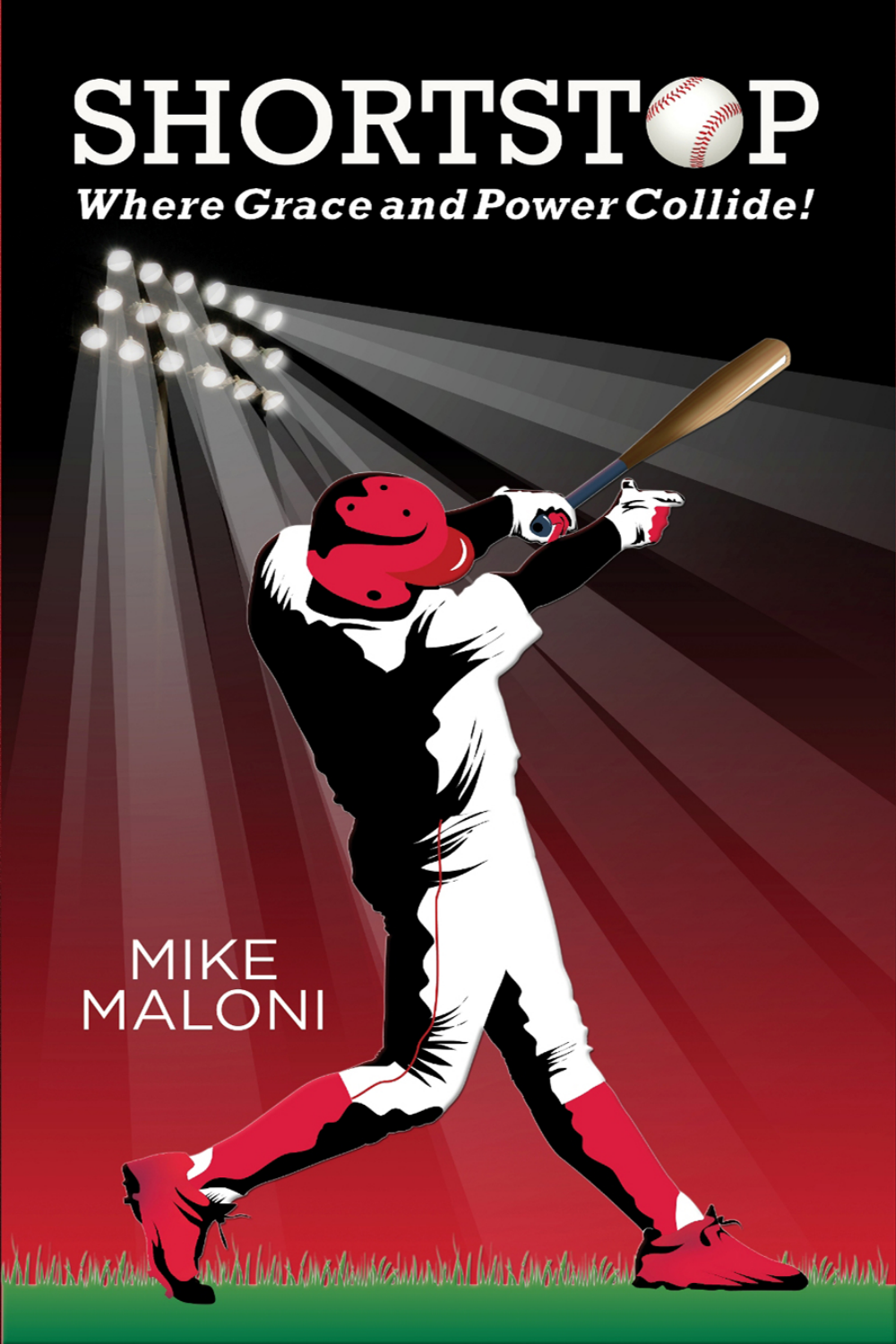## **SHORTSTOP**

### **Where Grace and Power Collide!**

Mike Maloni

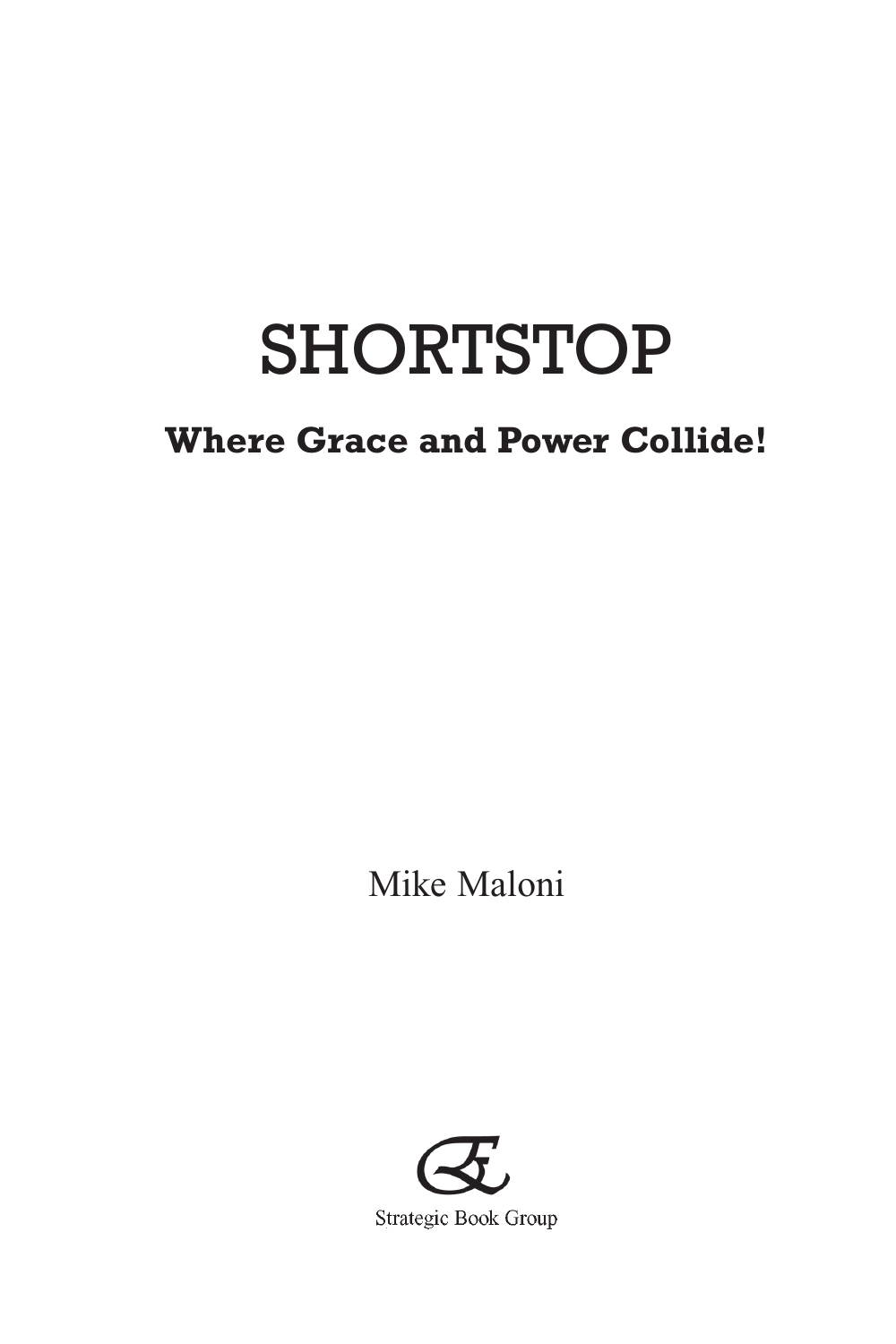Copyright © 2011

All rights reserved—Mike Maloni

No part of this book may be reproduced or transmitted in any form or by any means, graphic, electronic, or mechanical, including photocopying, recording, taping, or by any information storage retrieval system, without the permission, in writing, from the publisher.

Strategic Book Group P.O. Box 333 Durham CT 06422 www.StrategicBookClub.com

ISBN: 978-1-62516-596-1

Book Design: Suzanne Kelly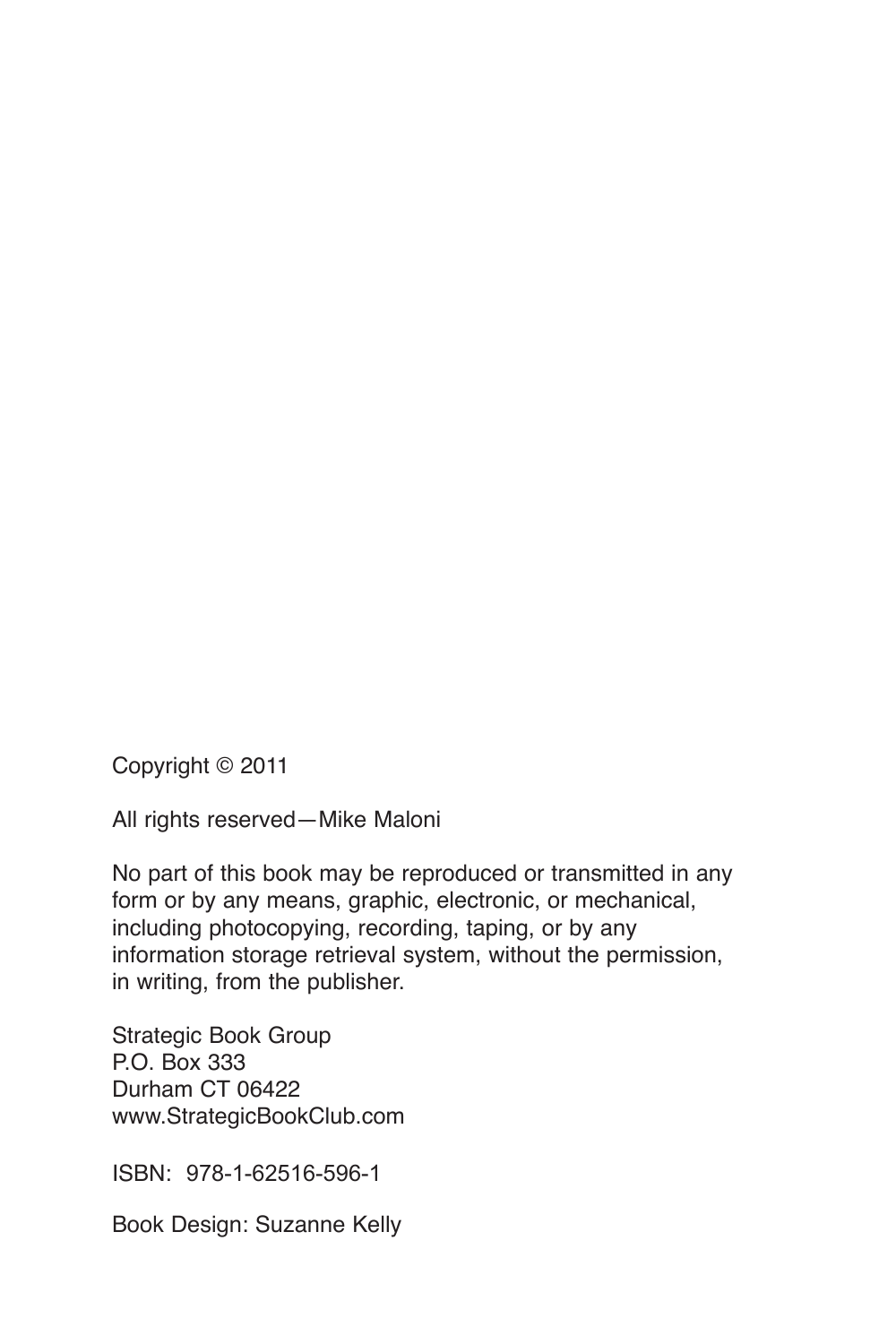*To my family and friends who have or have not worked in pizza shops, photo labs, and other places. This one was nice because it proved you could come home again.*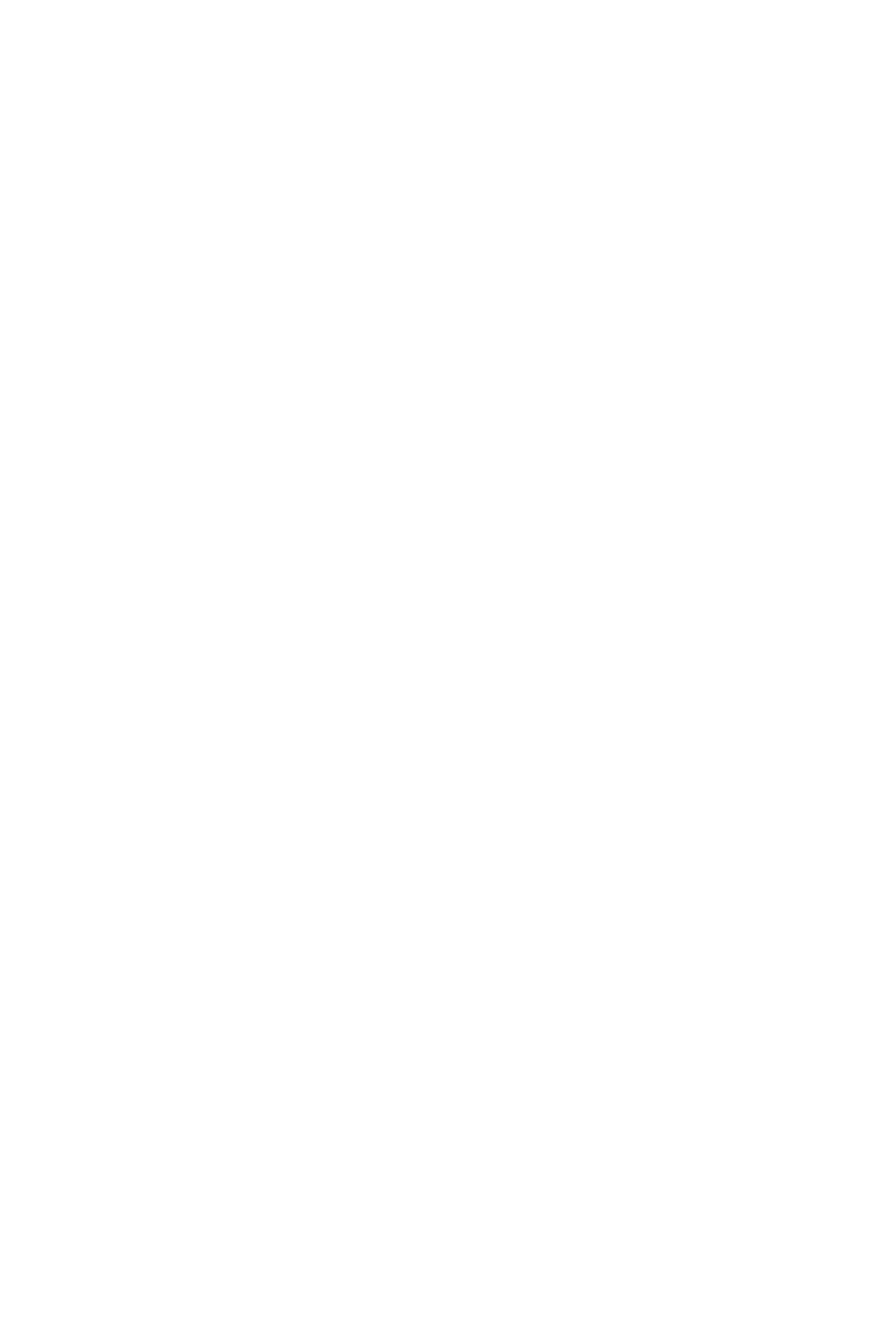#### **PRELUDE**

Frank Lido and his father, Frank Senior, were sitting in the airport at Bradley Field in Hartford, Connecticut.

"Mom threw one heck of a party!" Frank smiled.

"Yeah, she can do that! I am really proud of you. You all square with money!"

"I am doing a right. We'll see what it's like before I spend a  $\ln$ "

"Scared?"

"A little. When I had money in high school; it went in one hand and out the other. I don't want to act like an east coast punk with a big mouth and a lot of money."

"You have enough to take care of yourself?"

"Oh, yeah, but I don't want to get taken advantage of. Let me get the lay of the land first. Mom threw a heck of a party, huh?"

"She sure did! Did she mention that I am proud of you?"

"Hey, Pops, I know I screwed around in high school and luckily, by some grace of a leather mitt, I get a second chance."

"You're not just a baseball player."

"I know, but Texas is a pretty tough school. I'll have to work very hard. Baseball I can handle, but the school part makes me a little nervous! I wasn't the model student!"

"Not only that, junior; for four years, I pulled my hair out over you! That's why I don't have any left! You have a golden opportunity to start over, and so can we. I won't call every day and ask if you did your homework. You are a young man now. You are responsible and I think you know that.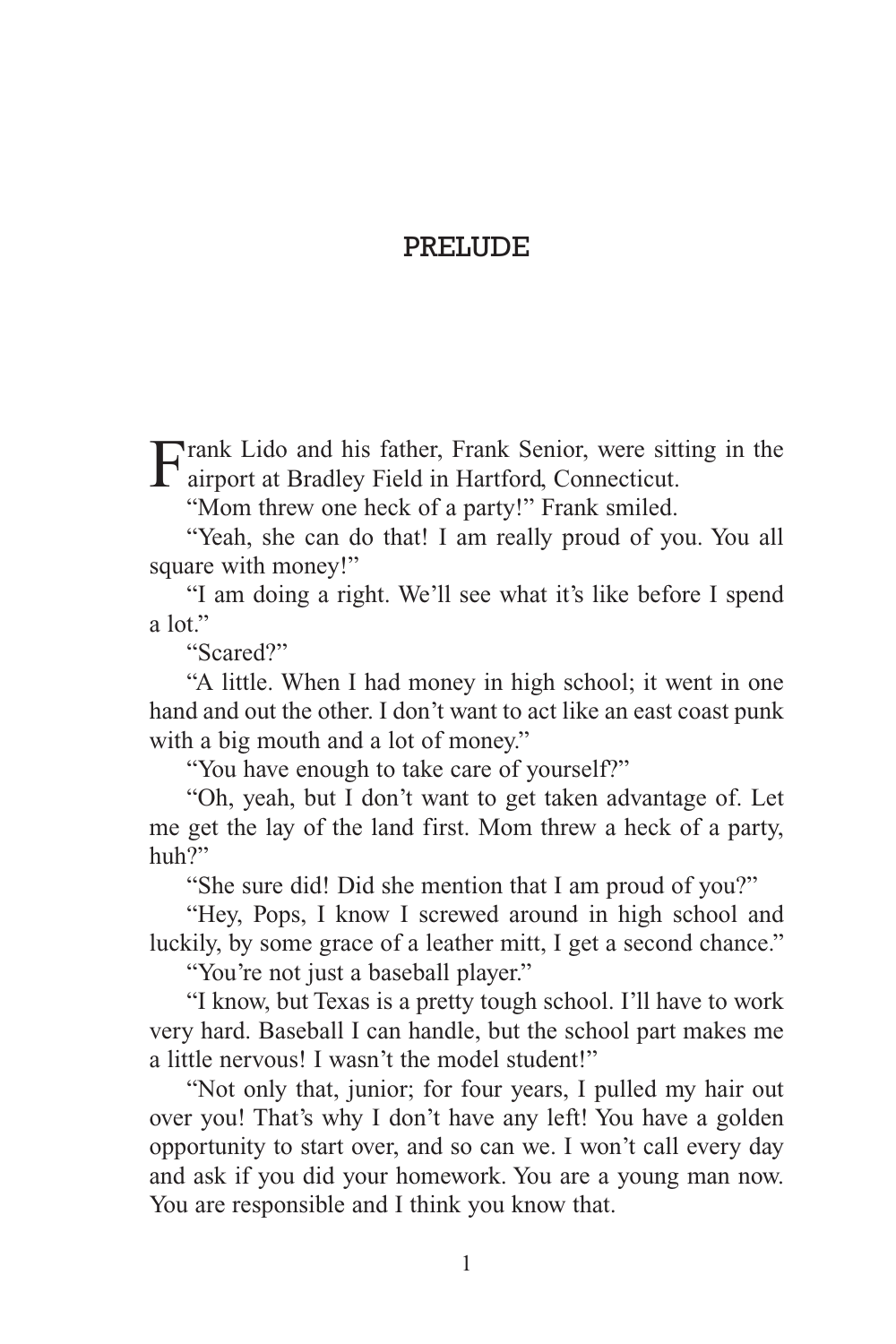"If you want to get drummed out of school before ending up in the low minors, that's your business! I am just saying in the best country in the world, you have arguably the best opportunity."

"I understand. Pops, I just went along with it sometimes even though I rallied the guys up. I was supposed to be a screwup. All I could do was play ball. I had one talent and couldn't succeed at anything else."

"It's funny, because it seemed to me like you liked screwing around."

"At the beginning it was fun because I was accepted, but I don't want to be that guy with the sewer mouth and no real commitments to good things!

"Son, you're growing up and I knew it would happen. I am glad it happened sooner rather than later."

"The flight is here. I have to go."

"Break your spikes in really well."

"Yes, Coach."

"And don't forget to oil your glove."

"Pops! Mom should be here!"

"Good luck, kid! Don't forget to call home."

#### n n n

Frank Lido Junior jumped right out of the cab and landed in Austin, TX on the campus of the University of Texas Longhorns. He was there to chase down and conquer the college baseball world. He was eighteen and invincible. The only problem was that every opponent Frank and the Texas ball club would face would want to conquer the college baseball world themselves, too.

"Are you Frank Lido?" a voice asked.

"Yes, sir; that's me."

"Like in the Lido Shuffle?"

"Yes, sir."

"I'm the Grande Jefe, Hector Rodriguez. And this is Gillespie. I haven't gotten the first name out of him yet. So we call him Gillesp. We'll get your stuff put away and then we can check out the girls."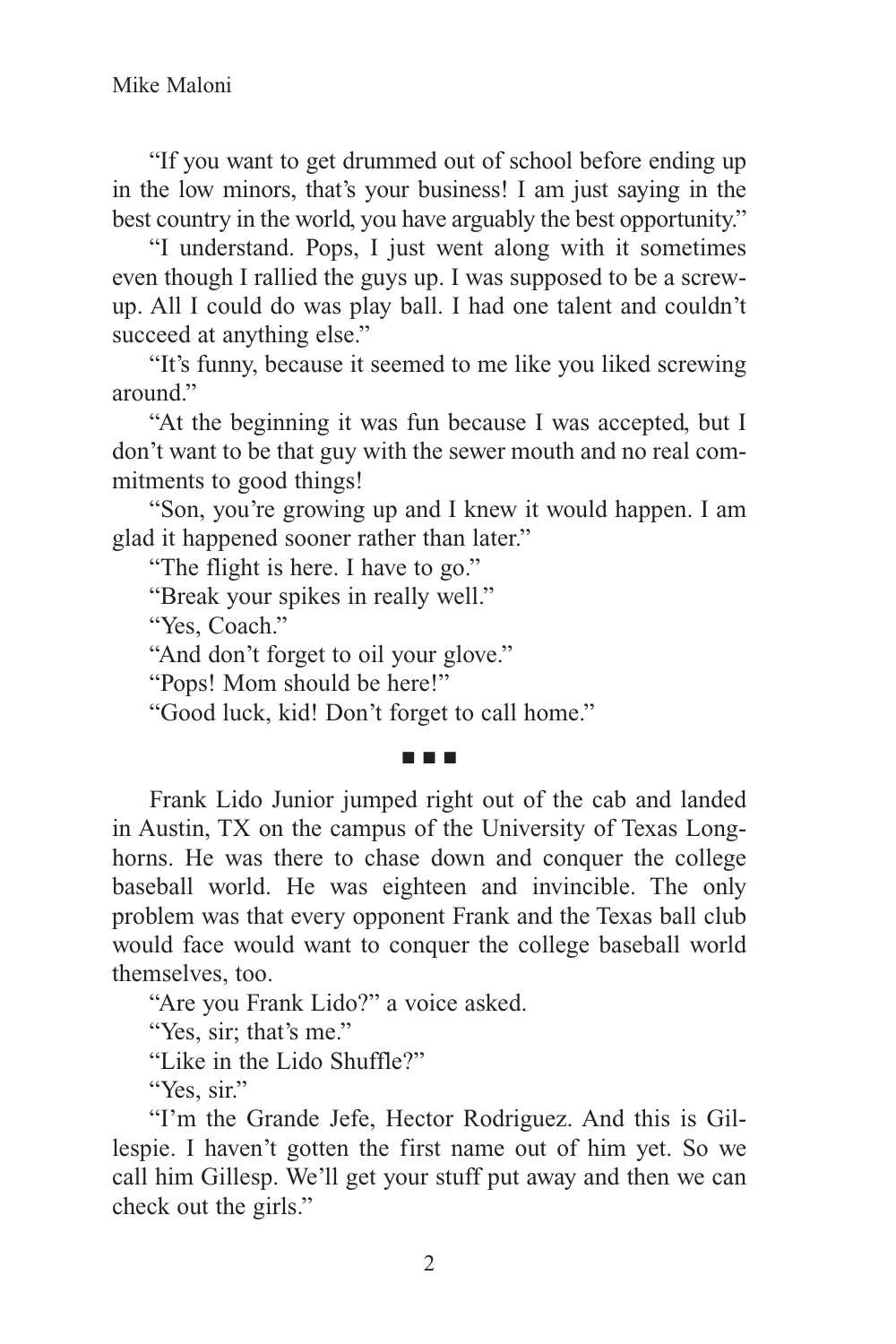"Where are you from?" Lido asked.

"The barrio, brother. Los Angeles, California."

"Can you…What can you do?"

"I'm the new shortstop."

"Does Coach Allard know that?" Gillespie asked.

"Look, I ain't cocky, but I'm a baseball player if I ever saw one."

"So you're the man!" Grande Jefe said.

"No. I'm the guy in the middle. We're a team. We play together," Lido said.

"Get this, 'We're a team. We play together.' If you can even catch and throw and swing the bat a little bit, you're in," Jefe said.

"Italian?" Gillespie said.

"Yes, sir."

"Well, sir, you make it through fall semester and we'll talk baseball. UT is a school and it's a great one. What's your major?"

"Business management with an eye toward entrepreneurship as a master's program."

"That would mean you would want to start a business!"

"Something to do with photography. I grew up with it. My dad was always taking pictures. I learned on my own. I have an art elective here that I'm going to use up with photography. Western Mass has a couple of them back home, but hopefully, with the pro money I could've had this year, who knows? Maybe something will come up."

"Photography, huh?"

"A lot of different kinds, nature, sports, cityscapes, and candids… I like art photography a lot. It pushes you more than you know. But I don't need *you know*. I need a girlfriend."

"Well, that's the first order of business; get the boy a girlfriend and examine his photographs. What do you say, Jefe?"

"Si, that's a good plan."

They ended up at the football game that afternoon between the Texas and Texas A&M. The Aggies were a pretty solid team who liked to bang the football down the field with a two hundred and thirty-six pound fullback and a two thirty-seven tailback. Texas had what was known as *the arm*. Colt Byron was big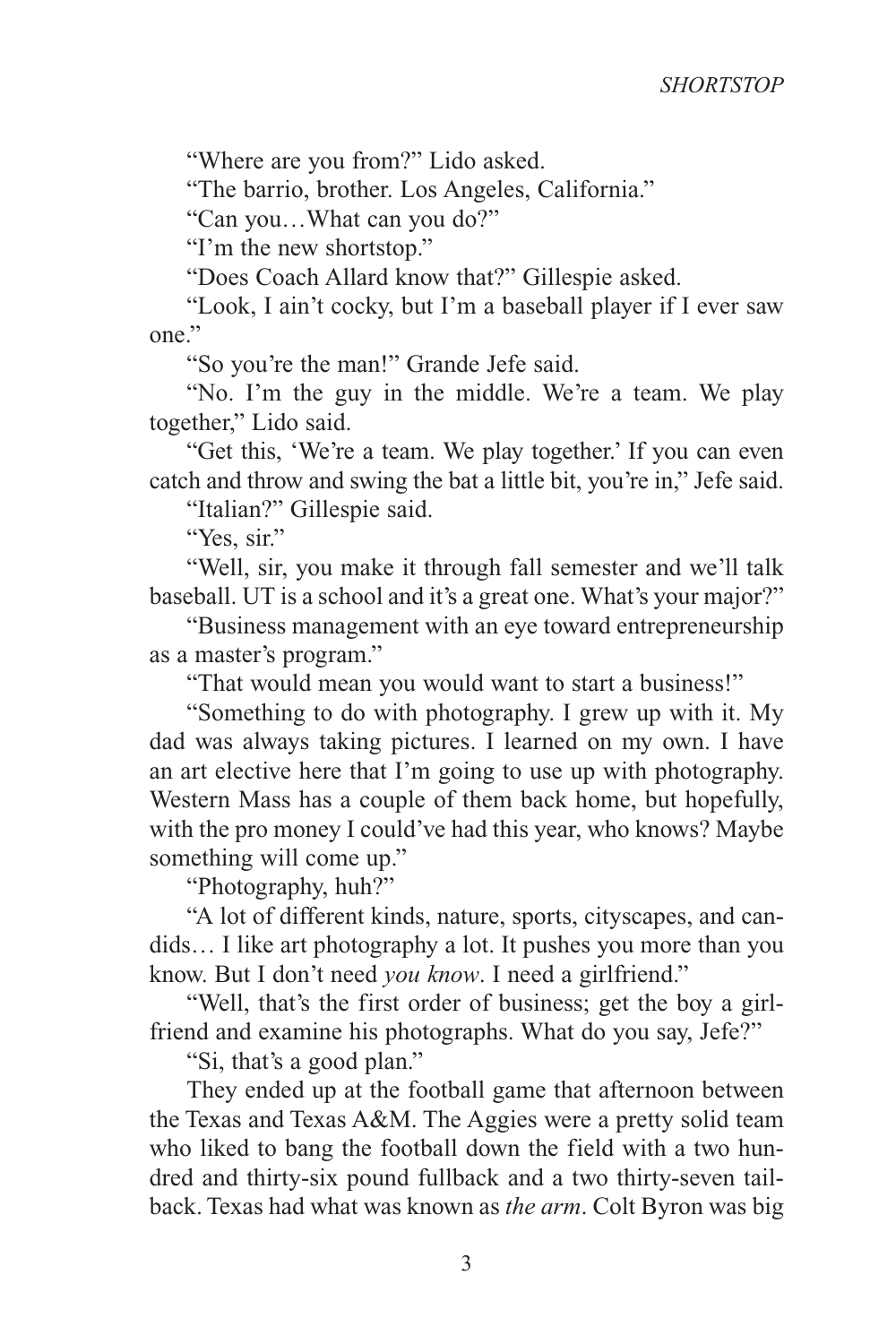and immobile, but that had the fastest release in the Southwest Conference. He could also take as much punishment as necessary to get the job done. He had somehow ridden this style to First Team All America his junior year, and now was looking hard at a National Championship.

By the third quarter, nobody was running anywhere for A&M. Lord Byron had thrown for four touchdown passes and stumbled into the end zone for another. By the fourth quarter, he was on the bench with the score 42-0.

Lido was very interested in the game, right up until he saw her.

"That's her," he whispered to Gillespie.

"Who her?"

"My girlfriend."

"Ain't you the optimist? I give you ten seconds to get there or I'm going after her."

"See you around."

"Don't get lost."

"I'll see you gentlemen later today."

"Spit the gum out of your mouth."

"Aye, aye, sir."

He cautiously went over to her seat. He sat next to her and she looked right at him in surprise.

"I'm sorry," he panicked. "I didn't mean to startle you."

"New to campus, I see."

"How do you know?"

"I read about you in the paper. Actually, I wrote about you in the paper. You are a grand addition—our new shortstop."

"Could we back up a minute? At which point in time did we meet?"

"We're meeting now."

"Frank Lido," he offered his hand."

"Dana Walters, second year pre-med."

"Did you get any sense that I was a nice guy?"

"I thought maybe you had a brain in your head."

"I have to prove it here. I ended up here academically by the skin of my teeth. It's embarrassing to get into a school like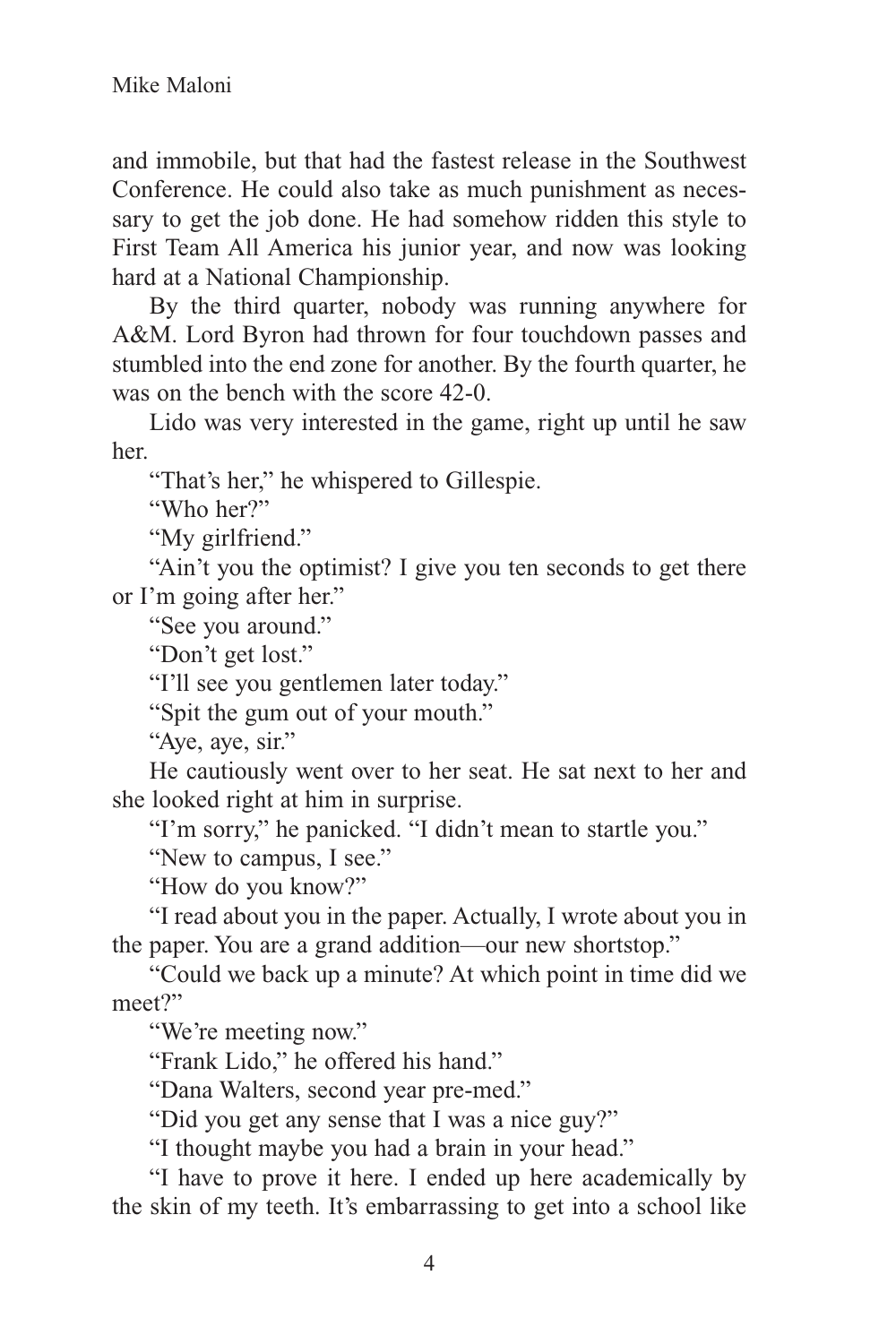that way. I'm glad I have a semester here to prove myself before taking the field. It's a thing that won't go away. Believe it or not, I was kind of charming in high school. I was also great on the baseball field, but squandered my talent. A nice kid who would go nowhere without baseball. The night before I left on the plane, I woke up in a cold sweat from a dream that I flunked out before I got the uniform."

"That's a lot for a first conversation, but I like you anyway." "What about you, miss?"

"Second year; I am enjoying it all immensely! Texas is home. What about you?"

"I'm still carrying a case of the freshman jitters."

"Come on; you're more interesting."

"As much as you love sports writing, I'm into photography. I have a little plan that may turn into a big plan if I don't screw it up."

"Do you want to go for a walk? I want a Coke."

"I'll buy."

"I really like you."

They walked for a while to kind of figure out where they were, and finally, they were found their way outside of the stadium.

"Mom and dad?" he asked.

"Sort of different. My dad has been a government beat for the paper. He would be what is known as a professional. He's been doing it for twenty-five years. Mom is sort of into computers."

"What do you mean?"

"She builds them in her spare time. She goes and buys spare parts and she'll work sometimes until eleven o'clock at night. She is fun because you get all this neat electronic stuff for Christmas. She works overtime then. Yours?"

"Well, I'm influenced by both. They are divorced but the family isn't. I don't feel pressured by either one of them. My dad owns a really successful photography shop in Cambridge. He was letting me use professional-grade cameras when I was eight. Incredible place to be, Boston and Cambridge. You can't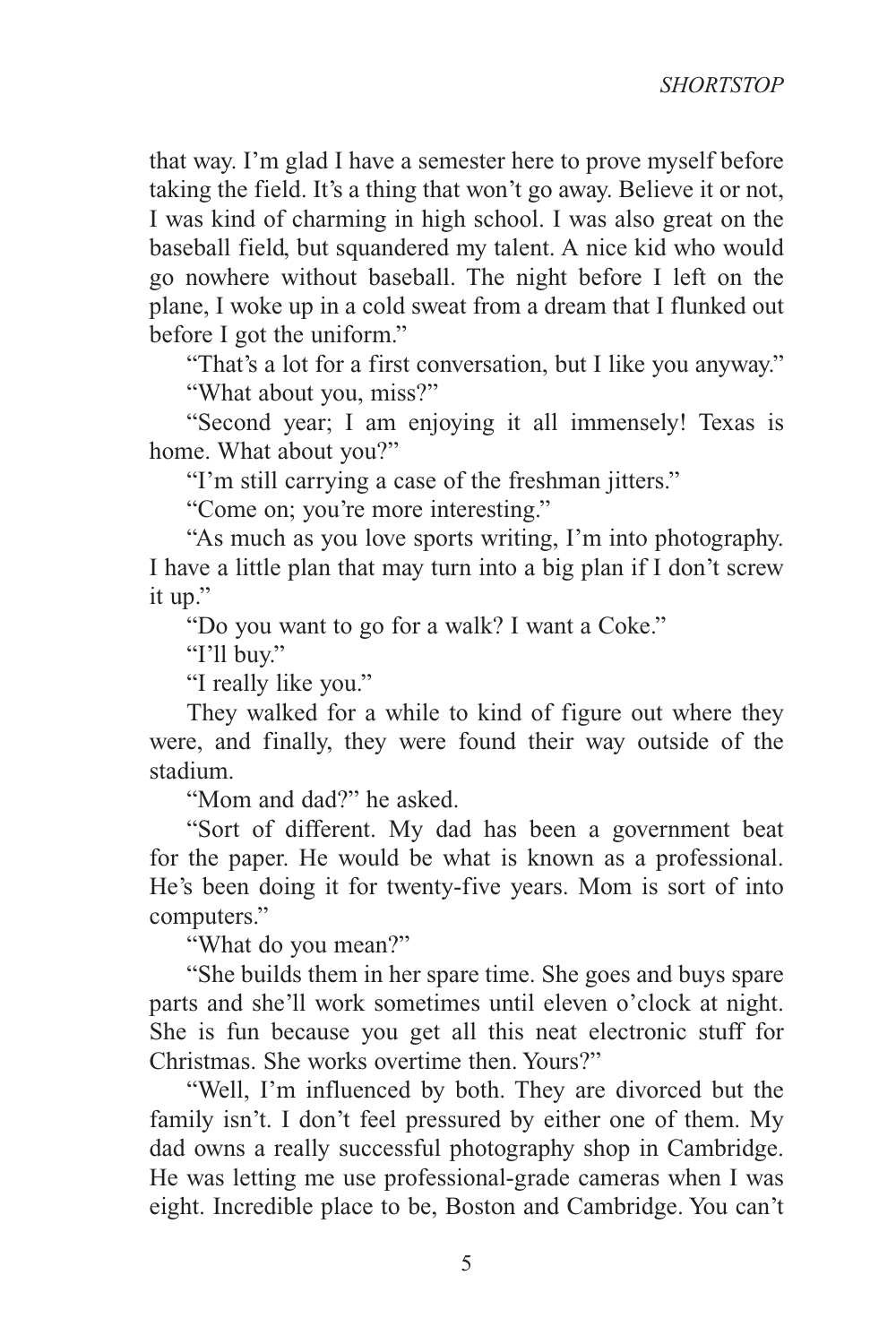even tell them apart except that Cambridge is a ghost town on Marathon day. I have learned about photography from my father"

"Mom?"

"Mom's kind of cool in her own right. She's a painting professor at Smith College. They work well as a team—he photographs and she paints off of them. He seems to have fallen in love with photography more than his family; mom keeps him in line with her paintings. I kid you not; every Sunday after church and before the meal, we sit down and grade her stuff. I always give her an 'A' and get the biggest portion. But it doesn't work; I still weigh a hundred and sixty pounds. You should see them work together; it is comical."

"Do you think she could paint me in my uniform?"

"There's no doubt in my mind."

"Show me what you have. Why are you here?"

"Well, from an ego gratification standpoint, I want my master's. I want to meet my wife and I want to play ball."

"Do you know that forty thousand kids are here?"

"I know that half of them are girls."

"Just keep in mind that you are talking to one right now."

"I am really not a playboy. I just have a big mouth. Sorry!" "Oh, you wouldn't believe what I hear."

"Yeah, but that was not me. I shouldn't have said that. I am trying to say I like you."

"Let's keep talking."

"Fine. Texas is kind of great."

"You expected differently?"

"I didn't expect I'd like school. I was sort of a peaceful hooligan in high school. I just was into everything. It wasn't like bad stuff, but we'd toilet paper the high school's trees at Halloween and stuff like that.

"Granted, we would push it right to the limit with teachers, but it was all for fun. For the amount of time we goofed around, I bet we spent  $1/100<sup>th</sup>$  of the time in the principal's office. The teachers knew who was a bad kid. We were just stupid kids. We just couldn't stop screwing around."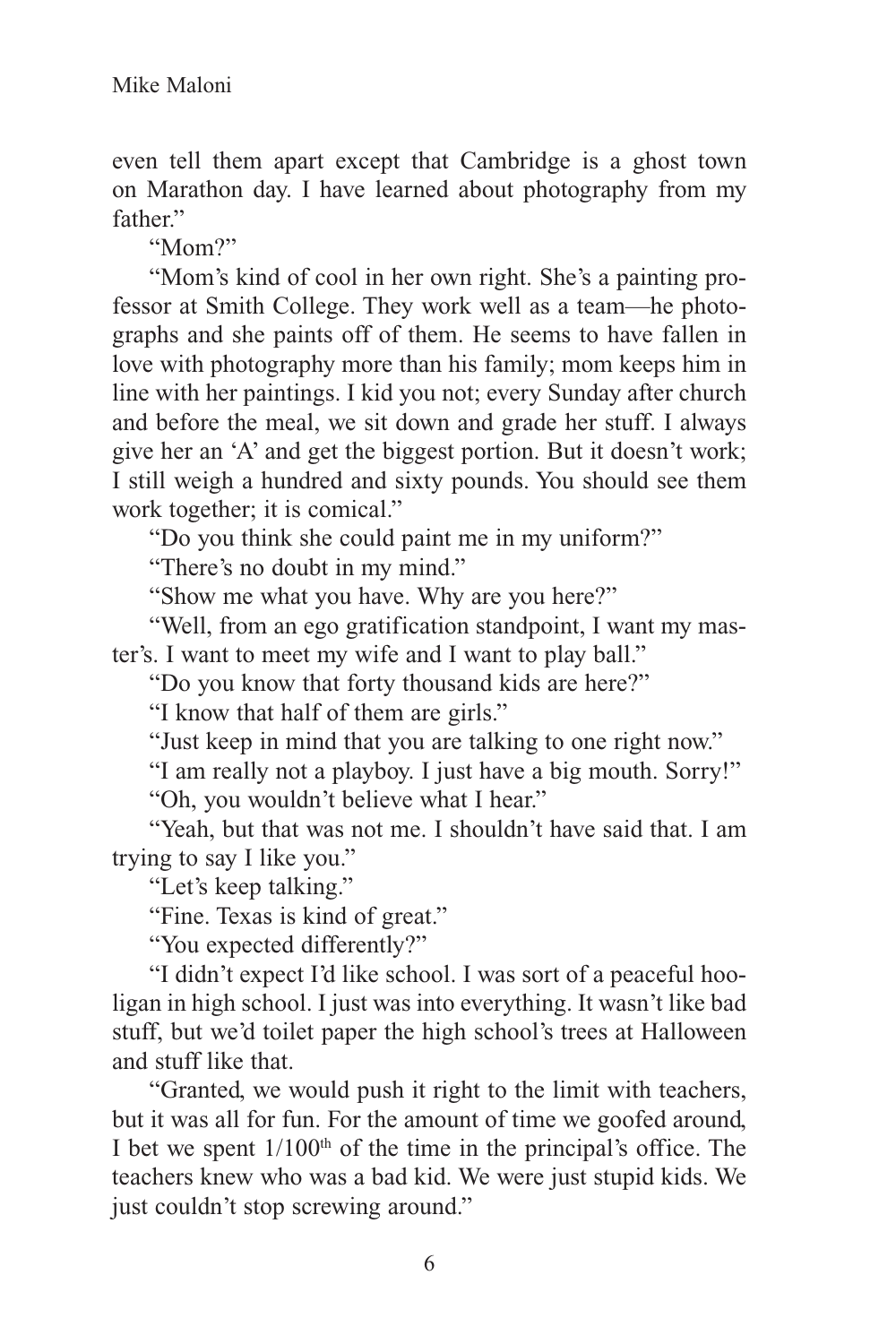"What did your parents say?"

"My father would chuckle because he knew that I would turn out alright. I had a feeling he knew how to squeeze the Charmin himself. Mom would freak; she would just lose it after every report—to no avail. The shrink at school said it was because of lack of love in the home. I could see that if Dad wasn't hitting grounders to me after practice and Mom would stop painting pictures of me in action. Otherwise, I got through high school unscathed."

"How much of a hellion were you?"

"Alright; it went beyond toilet paper in the trees. Mostly, we used to look for excuses to play baseball instead of go to class! My tendency was to go out with my camera and tell myself I was really smart and could do calculus, which I probably could if I showed up in class. I just was tossed into a double entendre jock itch/burgeoning artist, which meant if I became successful, wonderful. We'll see you later."

"You're a little upset."

"Just a little confused; how did I make it here, talking to you, 2800 miles away, when I couldn't communicate that to my teachers in my hometown? Maybe that is my fault. I think I was just so much into being impressive to everyone on the planet but me. People need heroes, and athletes are heroes."

"You don't hold anything back, do you?"

"I figure if you get burned, you get burned by the truth. Truth is you're kind of nice to talk to."

"I am not saying that I don't like you, but you can lay it out in a hurry?"

"Thank you. I was going to say, Lido Photographic attracts one or two Italians. It may sound strange to you, but it does. I want four years here. I think it is the stupidest thing in the world to walk on a college education. A lot of hockey players think that way, so they don't stay. A lot of guys in other sports leave. Who wants a house full of stuff and no ability to move forward in other parts of your life?"

"Do you always take life so seriously?"

"I'm trying to impress you. How am I doing?"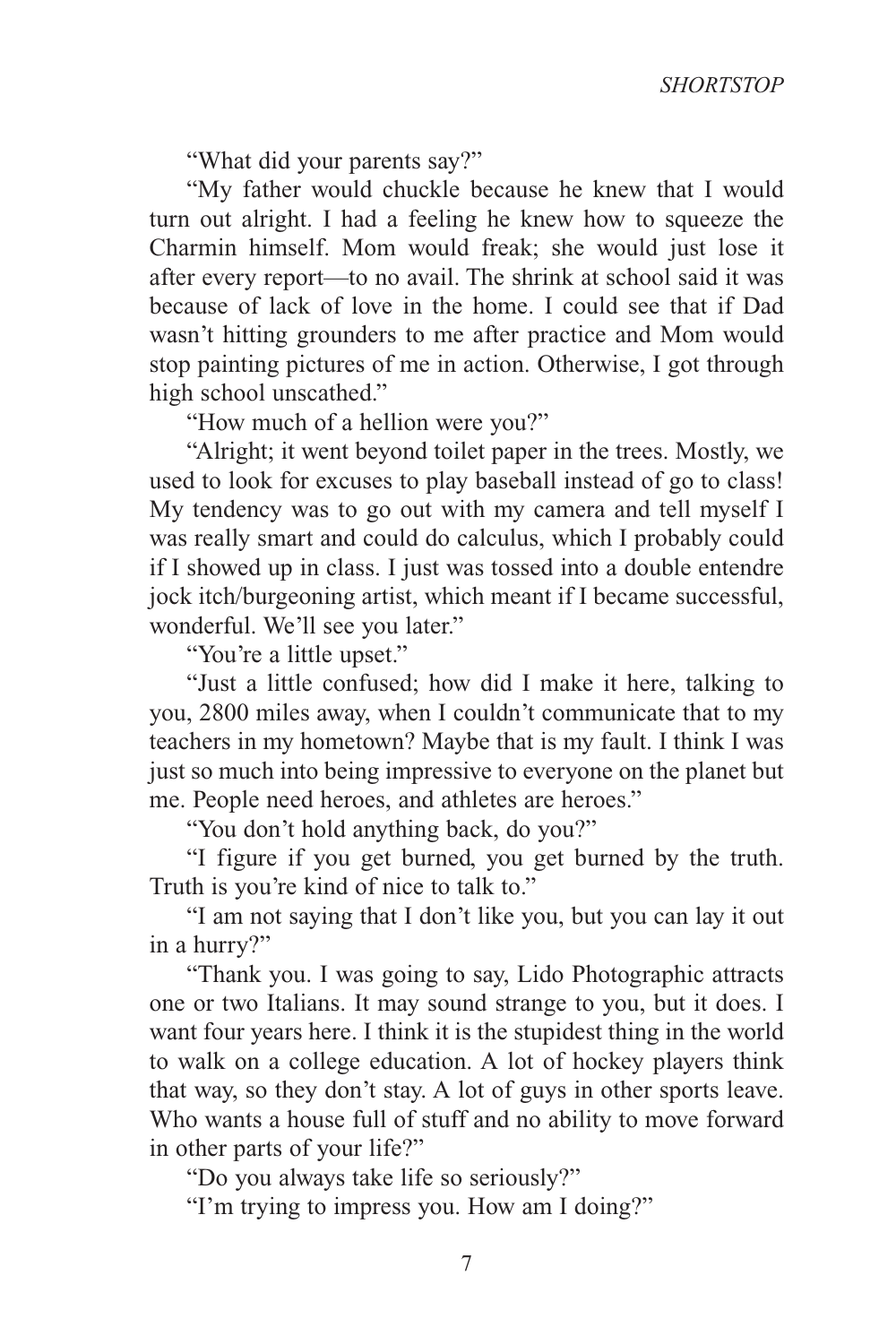"Are you really there or is it just a dream?"

"I've got six years to find out."

"Here's my business card. I want a call tonight at ten o'clock."

"Freelance journalist/photographer? Why don't you tell me these things?"

"We have to have something to talk about when you take me out to dinner."

"There any pizza places around here?"

"I'll look in the book. Call me."

"Wait a minute! We aren't finished yet."

"Yes, we are, and I know where you are going!"

"No. No. That's not what I meant. I meant was…I know what I'm supposed to ask you for, and it ain't your phone number. "

"Stop it. I'm telling you right now."

"I was saying I don't want to—yet! I just want to talk with you some more."

"Are you serious?"

"You are quite the female."

"What am I, an anatomy project now?"

"If you were that, we would've found someplace dark and we would've taken each other's clothes off."

"You're sinking fast."

"Can't we just go for a walk and hold hands, please?"

"You're really serious?"

"I'm trying hard not to dig into your past history."

"You've sunk."

"Come on. One little walk."

"You're persistent."

"I'm groveling."

"And?"

"And, for you, it's worth it. No respect left. No dignity! You owe me a walk."

"I guess I do."

"Hi! I have brain teaser for you."

"Sure, what about?"

"It's my problem, really, so I need big advice."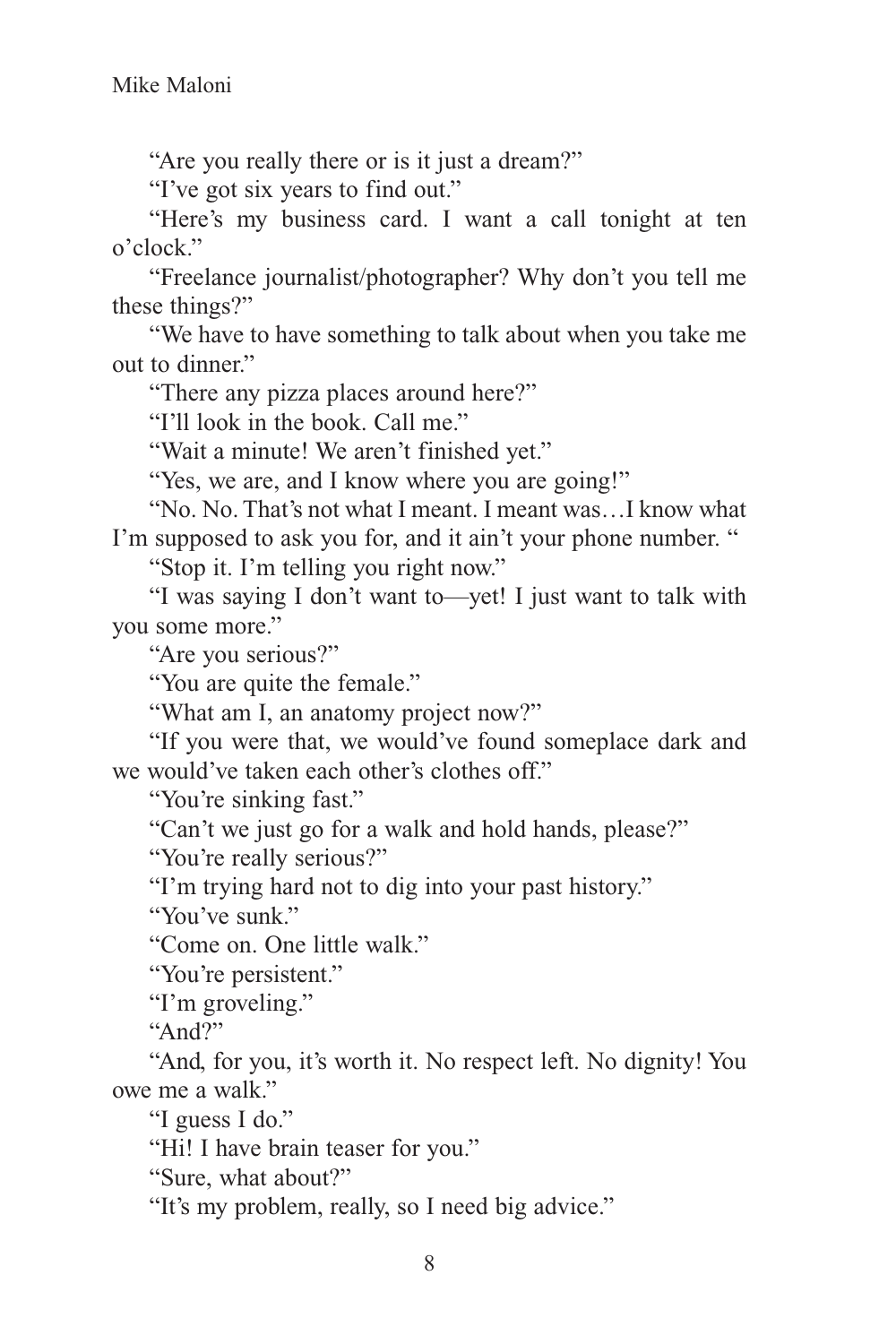"You aren't confused about our relationship, are you?" "As of right now, you're my buddy."

"Likewise. Now what's my buddy's problem?"

"It's about baseball."

"No kidding?"

"Listen, please. Do you know how certain people are supposed to be a certain way? White guys from the mid-west are supposed to be humble; black guys have jazz; Italians are boisterous and fun loving, etc."

"Well?"

"I'm kind of not."

"Meaning?"

"The Italian thing. I've always been kind of a wise guy, but nothing serious. Just a joke in class or something. I've always admired Cal Ripken Junior because was the best ever. He was a big, slow, white guy who mastered all of that and became the best anyway. "But it's the way he did it, you see. That is it. He was classy and a gentleman, no matter what park he played in. I saw him play in Boston once. Smooth. That guy could field easy as you please. And he could hit, too. I'd rather be no class with class than high class no class."

"Why do you have to settle?"

"You think I'm breaking down?"

"Why did you come all the way to Texas?"

"Too many relatives! They can do this for you and they can talk to somebody about a job. I love 'em all, but I have to be my own man. If I wasn't in college, I'd be in the Army or the Marines. I have to make myself a man here. There's a wife to find and baseball to play—not to mention school!"

"Are you going to do it all in one day?"

"No, I guess not," he smiled.

"Take it easy. You're going to pop."

"I have a meeting with Coach Allard tonight. We all do. And then we get fifteen minutes to prove to him that his scholarship didn't get shipped to the Aleutian Islands."

"You're grim."

"Nervous."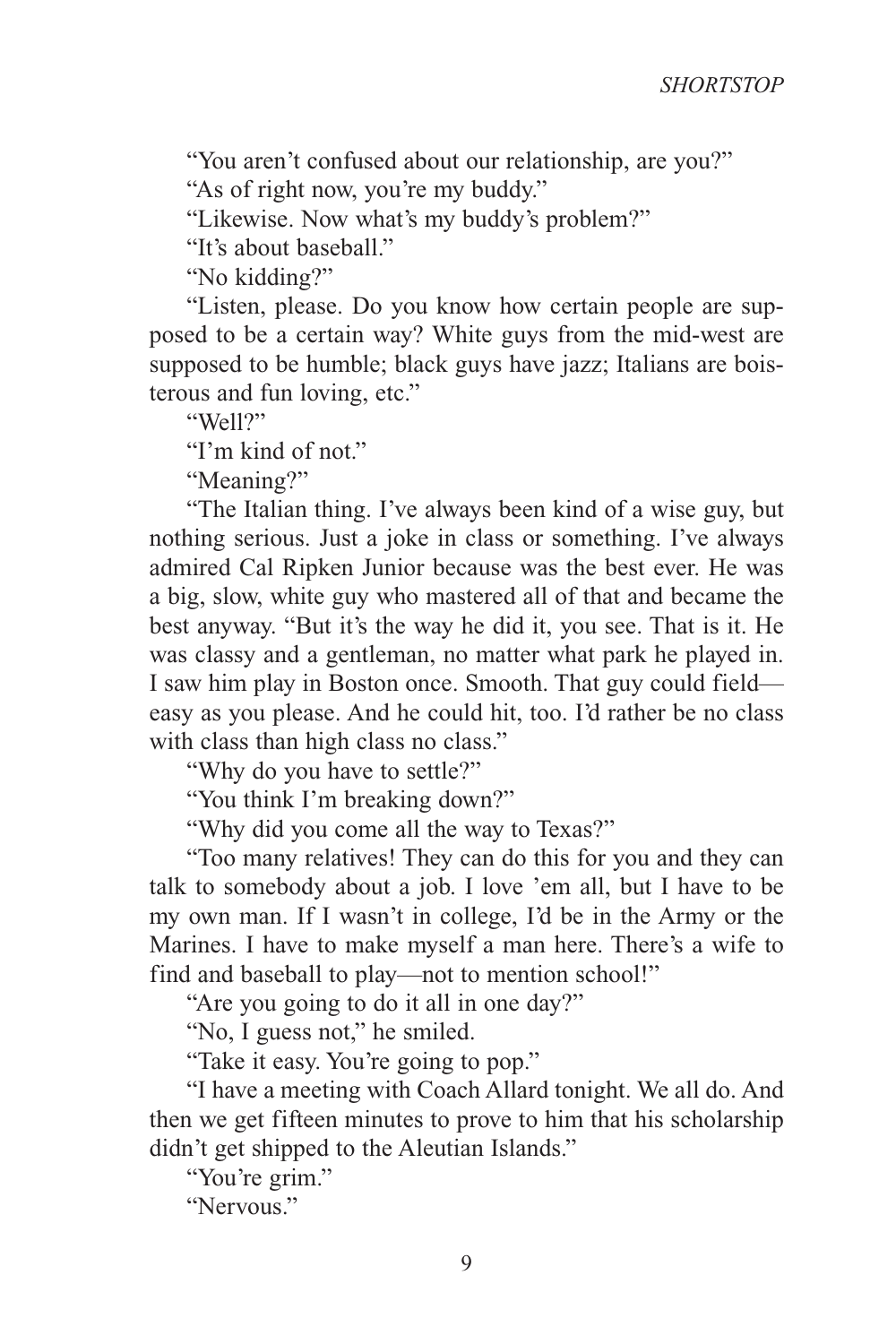"Take it easy and go in just talk. You're good at that."

"You think?"

"Yeah!"

"I'll give it a shot."

They split a salad and Cokes before he went into the locker room.

#### n n n

"Gentleman, I'm Coach Allard. This is Coach Nicholas and his sidekick, Bob Vinitan. First and third base coaches, respectively. Guys, you came to UT for different reasons. You now have a new reason. The best reason! You are here to study your books. Baseball is second. Do we all understand that?"

"Yes, Coach!" They all answered in unison.

"If you want to play pro ball, sign a contract. This is college. And college means books. We have three red flags since winter practice. One guy bounced from the team for a semester. The other two are on probation; that's bad, gentleman. We're three guys down and we have three of the top five teams in the nation beginning in two weeks. We have no time for screw-ups. If I didn't need them so badly, I'd toss their scholarships. There will be no excuses for missing study hall.

"I mean it. I've been at this institution for twenty-three years and my kids always pulled the grades.

"Hey! Coach!" Lido held up his hand.

"What, kid?"

"We'll win that National Championship, sir. Those guys will have to play catch up."

"I'll see you first when this is over because your grades coming out of high school were no prize. Are you just here to fool around, son, or play ball with life?"

"Sir, I want it all. I want my degree."

"You better do more than that. This university will eat you up if you just want to get by."

"I won't do that, sir."

"Good; you get out early because you're the first one on my list. Follow me."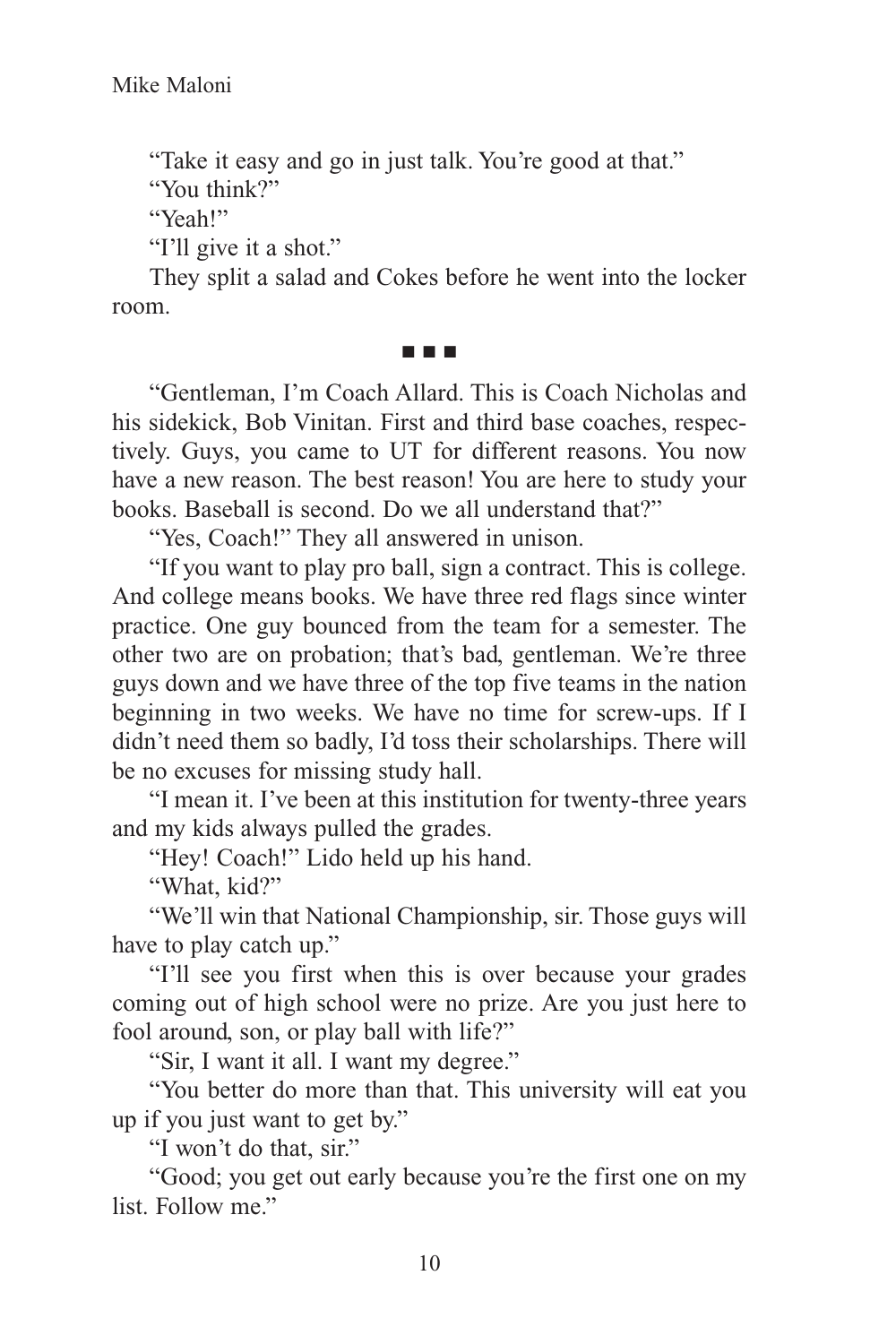They ended up in a broom closet sized office with papers everywhere.

"Well, we have to talk. You had a good first semester; looked excellent in winter ball. Texas suiting you?"

"I like it, but it's different. It's April and it's ninety-five degrees. Everybody back home is scrambling to get satellite dishes so they can watch the games. I have a lousy decision to make at the end of this year, you know. Millions of dollars is going to be thrown at me. The most I've made in a year is six and a half thousand dollars."

"That ain't it with you. I could tell from the way you bounced of the gym walls. You want every ball you can possibly get and you want a clean, safe hit every time up. I figure they'll start you off in AAA. Maybe a call up by September."

"New York."

"Why didn't you go out of high school?"

"I went through the semester ready to kill somebody because I had to prove myself, in my mind, to me. Now, I like it here and things are coming together and I thought maybe I overdid it."

"What was the final score?"

"3.8."

"Nice."

"I really do want my degree. It's not like the east coast here. It's laid back, and the people are always smiling and there are gunfight shows at the park for the kids. It's a riot. Back east, we have hockey and lots of it. Minor league teams, the Bruins, college at about a hundred different schools. If I was bigger, I would've played hockey and changed my whole destiny."

"Where would you and your destiny have gone?"

"Boston University!"

"Nice place. Been there, but I was hooked on Texas."

"I'm kind of glad I'm only five six. Everybody expected me to play hockey, but that's my second favorite sport. You can be a near midget and play shortstop. I would've missed here."

"How's the girl situation?"

"Better than average; I can tell you that."

"I'm surprised; I figured you could do better than that."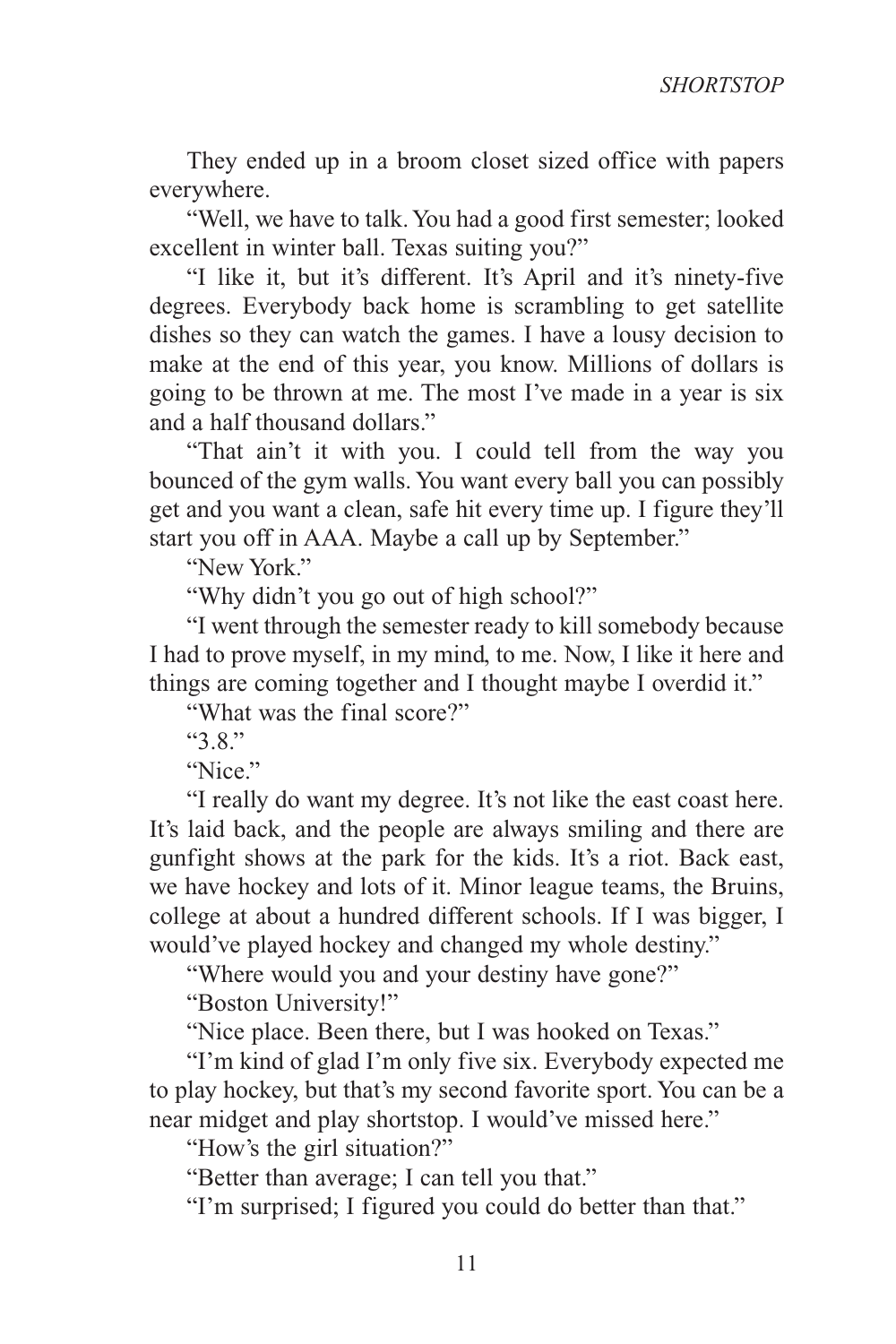"Well, actually, I'm in the pursuance phase. She's pretty; wicked cool, actually."

"Wicked"

"Massachusetts."

"Ah hah! Well, just bang on the door if you need me. If you didn't do your homework, don't waste my time. I gave you guys what you wanted. You wanted to act like adults. Now is the time."

"Right."

"Look, kid, I've a lot of baseball, and believe it or not, I'm friends with more than one professor on this campus and you are in a position to be a great college shortstop. Selfishly, I want you here for four years. I won't have someone who wants to be in the middle.

"Also, personally, I think it's the stupidest rule that you can be let out early. You get a free education and everything, and that college ring will be worth more to you than any World Series CWS Championship ring. It will round you out as a human being and, at the very least, you will be able to function in a grown up world."

"I don't want to sound stupid, Coach, but what is the grown up world?"

"When you graduate from college, do you intend to get married?"

"Shortly after."

"How do you plan on taking care of her?"

"I'll have a lot of money from baseball."

"Fine! You have a lot of money from baseball. Where does it go?"

"My agent will take care of it."

"And who's going to take care of your agent?"

"You think he'd cheat me?"

"Some do. Then what are you going to do? No money! Embarrassment in the press! I don't understand it. Where did your UT education go? Up in smoke because you didn't ask questions! You have to understand, kid. You can buy the fanciest computer or the best bat, and you don't understand how to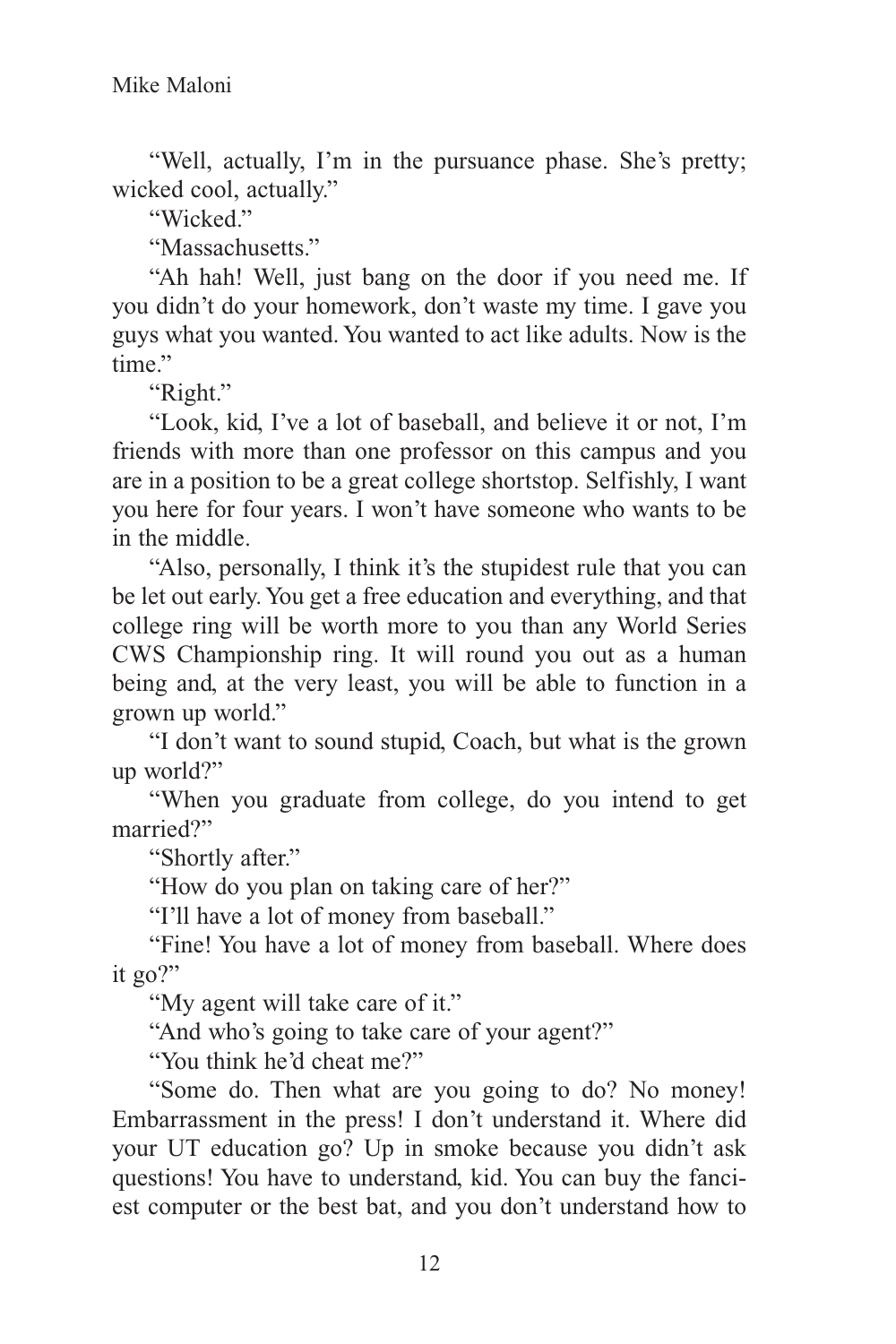use either. If you don't ask your teammates and your coaches, then, what will happen when you don't understand something yourself?"

"I've always been taught to figure it out myself."

"That's why I'm taking extra time. This place is a little different. You have a lot of people who like to teach, which is good, because they put them in a university. I've been asking around to your professors and you're kind of quiet in class. What's the story?"

"I wasn't really sure I belonged here when I got here. I had an Italian last name, was kind of a wise guy, just fulfilled my academic requirements enough to play ball. I got accepted at this place and it was thrill of a lifetime! I almost became antisocial because I was here to get the grades and not mess with anything else. Now I'm more relaxed, and can handle hanging out with someone I think could go places with me."

"Alright, the séance is over. Tomorrow, you have weight training at ten and then practice in the gym at four. Just enjoy yourself. Get creative with baseball. The first couple of days it's kind of funny because we let the guys draw up their own plays. We want guys who think. You can do base-stealing plays. Hit and run. Pitch outs. Whatever. Pick out one thing that you think will work."

"Are you serious, Coach?"

"Oh, yes!"

"Coach, is there a prize or something."

"Yeah, the winner gets to lead us in five laps around the gym. Baseball is baseball. I've been here for twenty-three with that philosophy, and we've won two national titles, twelve South West Conference titles, and umpteen guys in the pros! People say I like my players too much, but I'll tell you what; I'd rank them the hardest working teams in the country. In the classroom and out! Next!"

Gillespie told him to shower and hang around. The varsity was going to have a meeting.

Lido hung around the locker room for a good hour and half, and then Coach Allard came out of his office.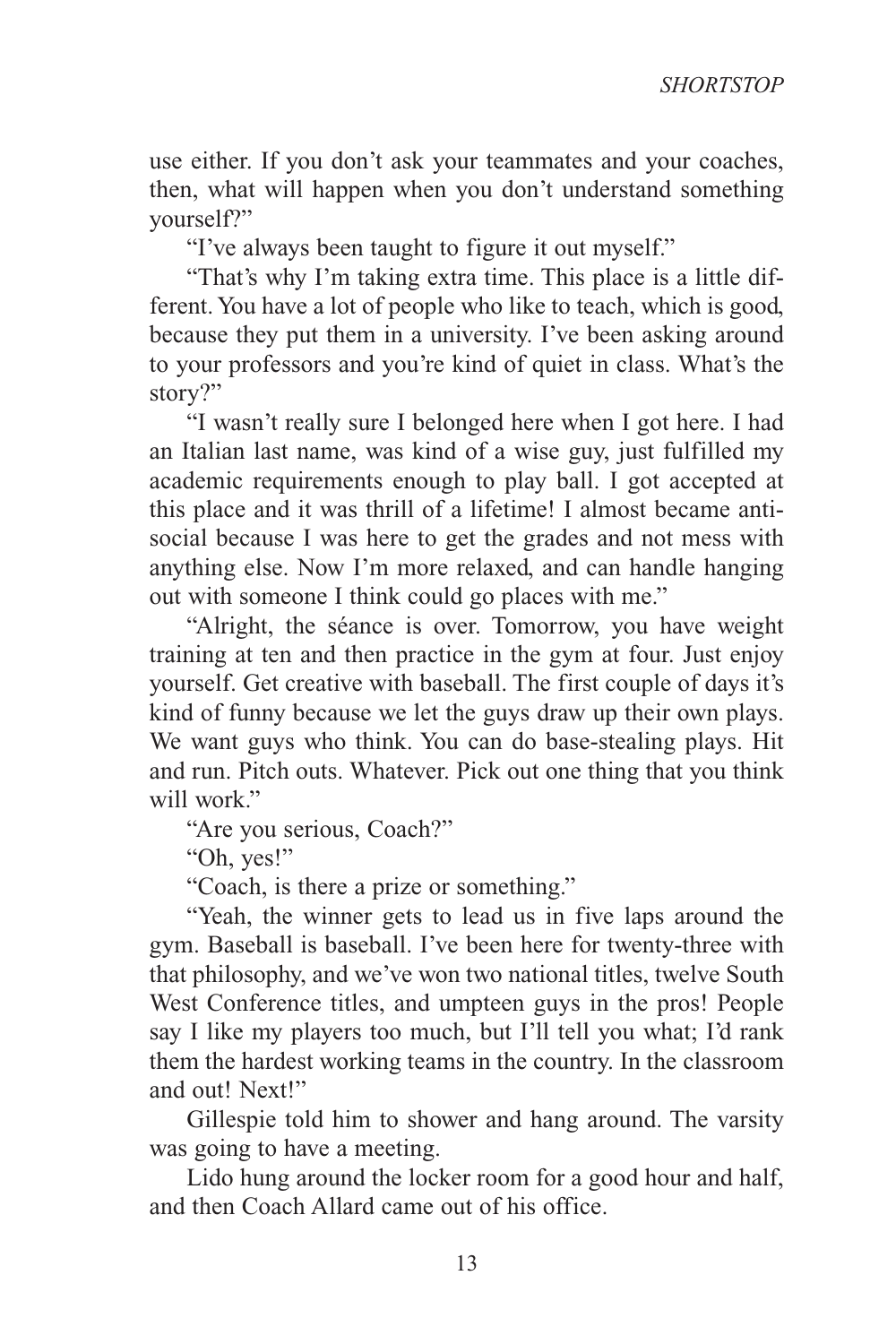"Hey, Coach, before you get started, why just ditch for the season and play with JV guys?" Gillespie asked.

"Coach, I have to agree. That's never been our style," Darryl Jenkins, the Longhorns center fielder said.

"Look, I'm only a freshman, but it seems they ended up too big for the team," Lido said, "If they aren't disciplined in the classroom, they won't be here. They think they can get away with that and still play ball. Those kinds of guys start fights at parties."

"Do you really want greenhorns playing ball for us?"

"If they're aggressive and they are tough," Gillespie said.

"Yeah, those guys are right," Matt Mulligan, the second baseman said. "We can't have that here. We're Texas. If we let a couple of those idiots on the team here, the girls softball has to take them, and the football team has to take them."

"What about our won-loss record?"

"We'll win anyway." Lido said.

"How are we going to do that?"

"Sir, you become tougher and you turn something good out of it. Those idiots will be a distraction, anyway."

"Coach, what he's saying is some of those kids can play maybe not as experienced but they'll give a hundred per cent and they won't embarrass us in the classroom," Darryl said.

After a team vote, they voted the academically ineligible permanently suspended concurrent to their temporary suspensions.

They had the real team meeting at The Rock, a terribly good chili and wing place.

"Settle down. The business at hand has passed." Gillespie waved his Coke in the air. "Enough. Except for the three JV guys, this is it. We're going with us. Look around and start talking to who you are playing with. Find out where they came from, what their major is, and of course, if their girlfriend is on campus. Just shoot the breeze for moment or two and then it's your center stage."

Gillespie took charge in a way that made you believe he cared about you. He aired it all out and didn't care very much if you didn't understand him. Lido had to admit he was a great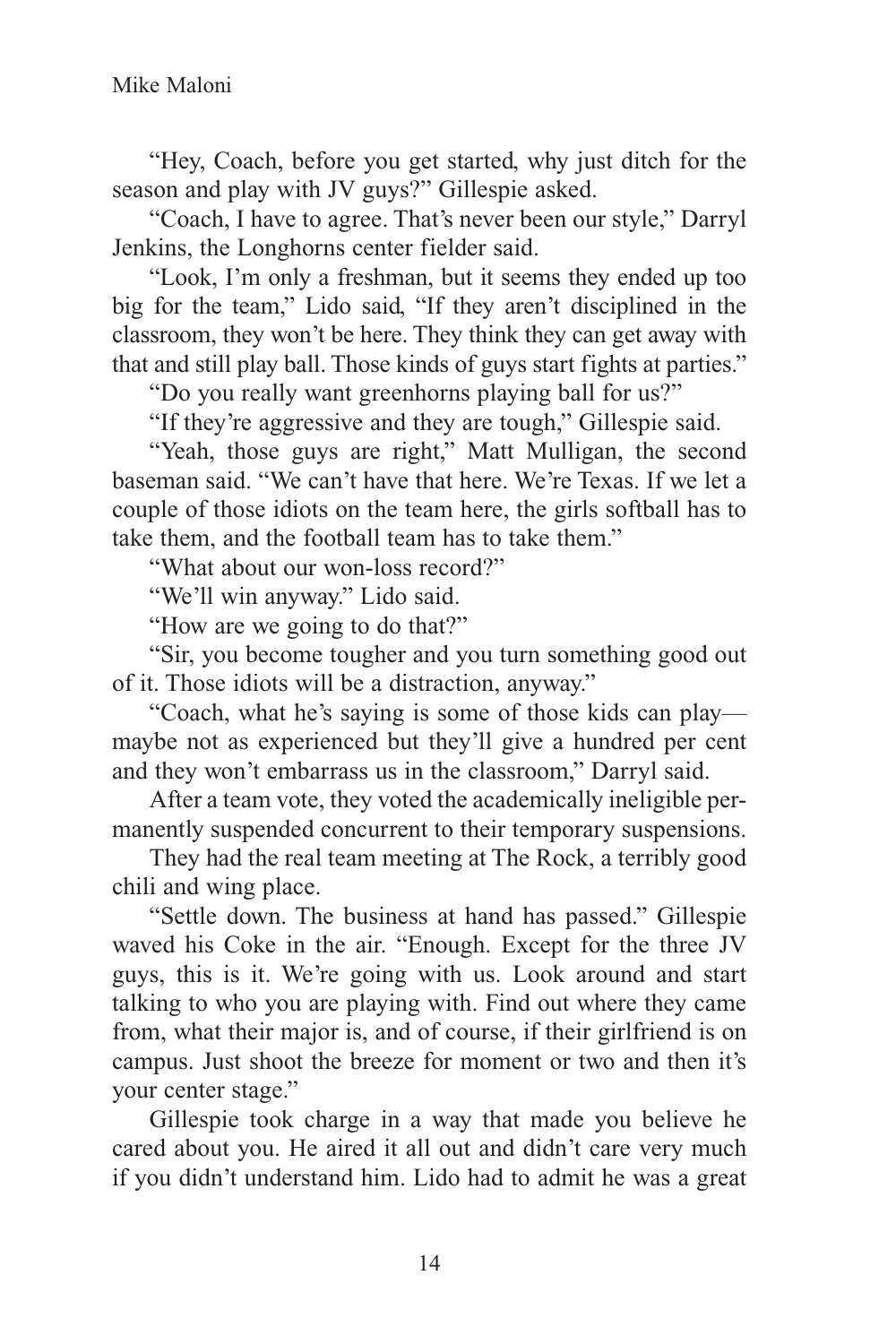leader. Lido squared off against his partner at second base, Matt Mulligan.

"You go first. You're the rookie."

"Alright; I'm from East Longmeadow, Massachusetts, and I'm a business major and working hard to get a female friend's attention. I am looking for a national title. I don't know if I'm going to leave early, and I am a first round pick of the Yankees. I wish I was going home to Boston but what can you do? I love Texas so far. The dorm food has been great! I think I shrank three inches."

"In Massachusetts?" Gillespie asked.

"But really, I'm a nice guy, anyway!"

"I'm sure you are, but what are your goals in life?"

"I'd like to get married and really do it right. Have a family and teach the boys baseball and girls softball. I like photography and would like to teach them that, too. You're turn."

"I got drafted by the Angels in the second round last year. It didn't make sense to leave. I had one year left in my history degree and one internship left to do as a high school teacher before I get my masters and teach in college. In the meantime, I'm going play ball for as long as it lasts. I have other plans and if something stupid happens, like I hurt my knee or the fastball is a little too fast, then I'll teach, get married, and be happy," Mulligan said.

Girl?"

"Yeah. She goes UTEP. Smart lady. We've been together since high school. She plays basketball and she beats me at it. It's terribly embarrassing. It's only because we turn the double play together that you know."

"I beat you at it, too, and I can't even hold the post," the guy next to him said.

"Lido, this is my friend; best curveball pitcher in the league. Mr. Mack Ostrowski. The Bean Pole. The boy is a hundred sixty-five pounds at six feet even. His curveball will make you look silly. You only batted against JV. This is the real thing now. His curveball notwithstanding, Mr. Bean Pole, here, is a crooner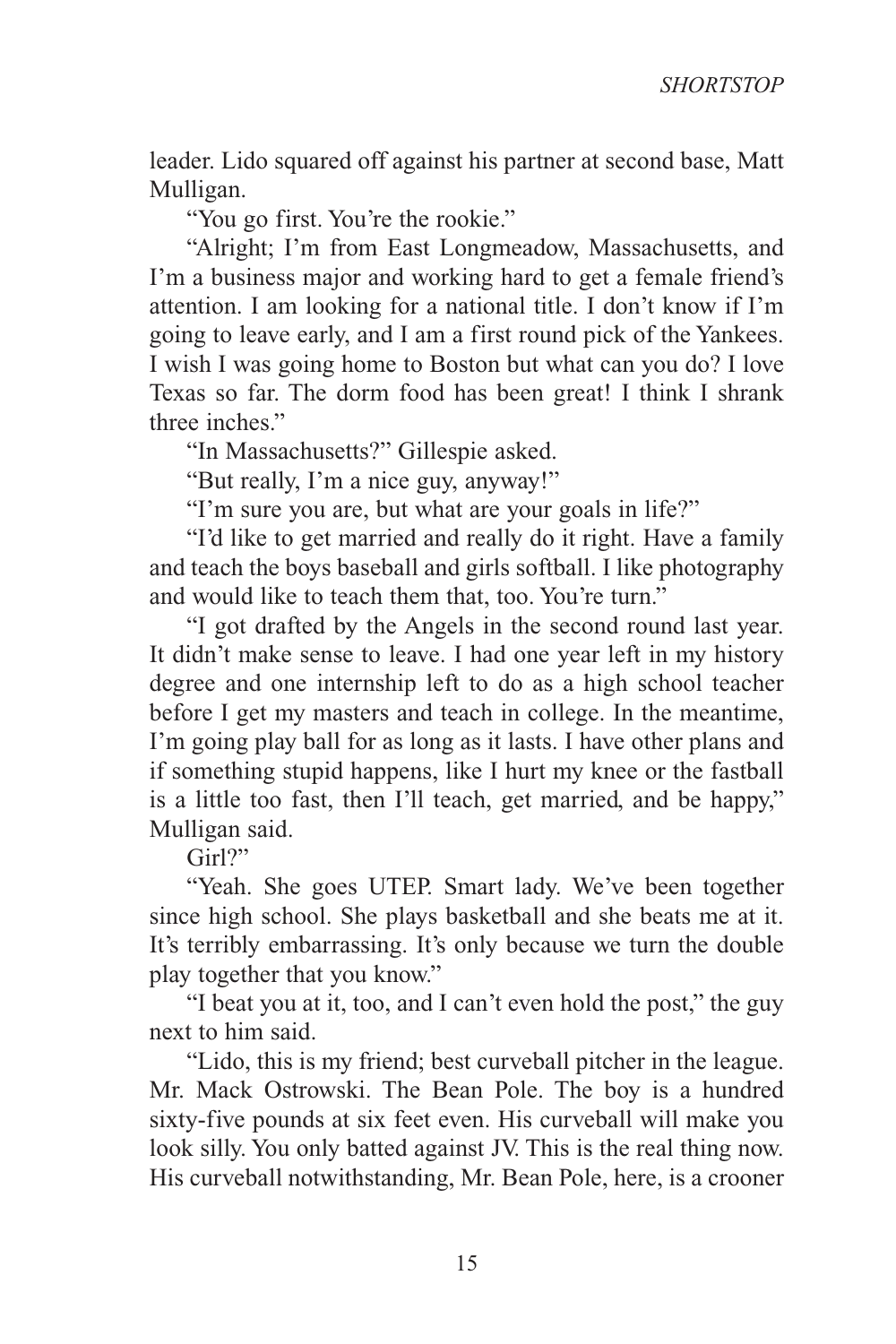in the Sinatra fashion. His 'God Bless Texas' and 'To Play in Texas' are just incredible."

"They ain't that good," Bean Pole smiled.

"He's the Karaoke king of all time."

"My fastball is clocked at seventy miles an hour, you know."

"It wouldn't dent my shirt."

"It'll scare your mother."

"Boys," Lido said, fostering team unity.

"This is communication with us. He's a good guy," Matt said.

"My girlfriend wants me to sing at the wedding."

"Oh, I have to go to that," Lido grinned.

"You know, I've been sitting here patiently," Robert Banning said.

"As you see it," Matt smiled.

"Well, because I'm the first baseman and can see the whole diamond. We are going to win this year."

"Do we have a captain?" Lido asked.

"The coach picks him," Bean Pole said.

"The coach can't pick him. It's the guys who got to play with him. It should be a team vote," Lido said.

"Alright, who's going to sell that one to the coach?" Banning said.

"I'll do it," Lido said. "Yeah, I'll do it!"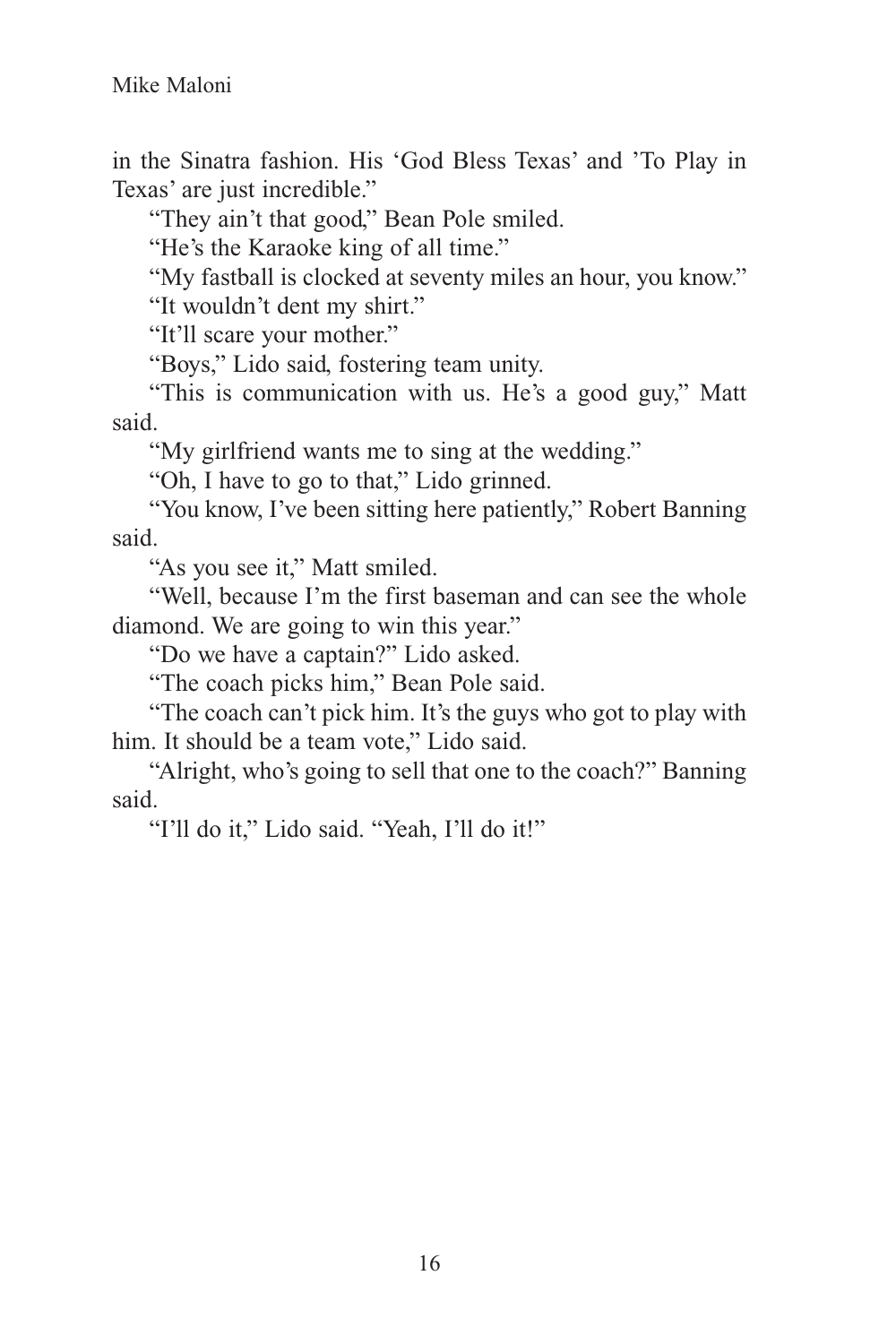#### CHAPTER 1

Lido was the first famous rookie on the team.<br>
"Well, I'm from Massachusetts, which is great a lot of the times, except for the snow, which is why I'm here. I consider it a blessing to be playing here, considering my grades stunk in high school. I know I was kind of distant to you first semester, but I had to square some things in my life—particularly in the grade department. This semester, I would like to understand a little more about the University of Texas and I want to win a National Championship!"

"So you want to party more?" Darryl asked.

"No, I just want to see the people on the campus more. I'm a photographer as a semi-professional basis."

"Nice," Gillespie said.

The next day before practice, Big Jefe spoke.

"Gentleman, hombres, and mucho hermanos, we are here to play some baseball this year and Gillesp and are in agreement with the young 'un. We have to play with a captain chosen by the guys. Lido, you say something."

"Jefe's right. We discussed it last night at dinner as a team and we agreed that was the way to go. I've been here a grand total of a semester. I say we wait until Friday to cast our votes and then we accept them as the team's vote and go out for any non-alcoholic beverage of your choice. I can feel something in this team.

We got the Jefe, who hasn't missed a game since the seventh grade. We got the Big Horse Gillespie and the Bean Pole, along with fastest outfield in the league with Darryl, Omar, and Rafeal. Mr. Banning rounds it out at first and we have the Aces of the Bases on the bench, not to mention the rest of our start-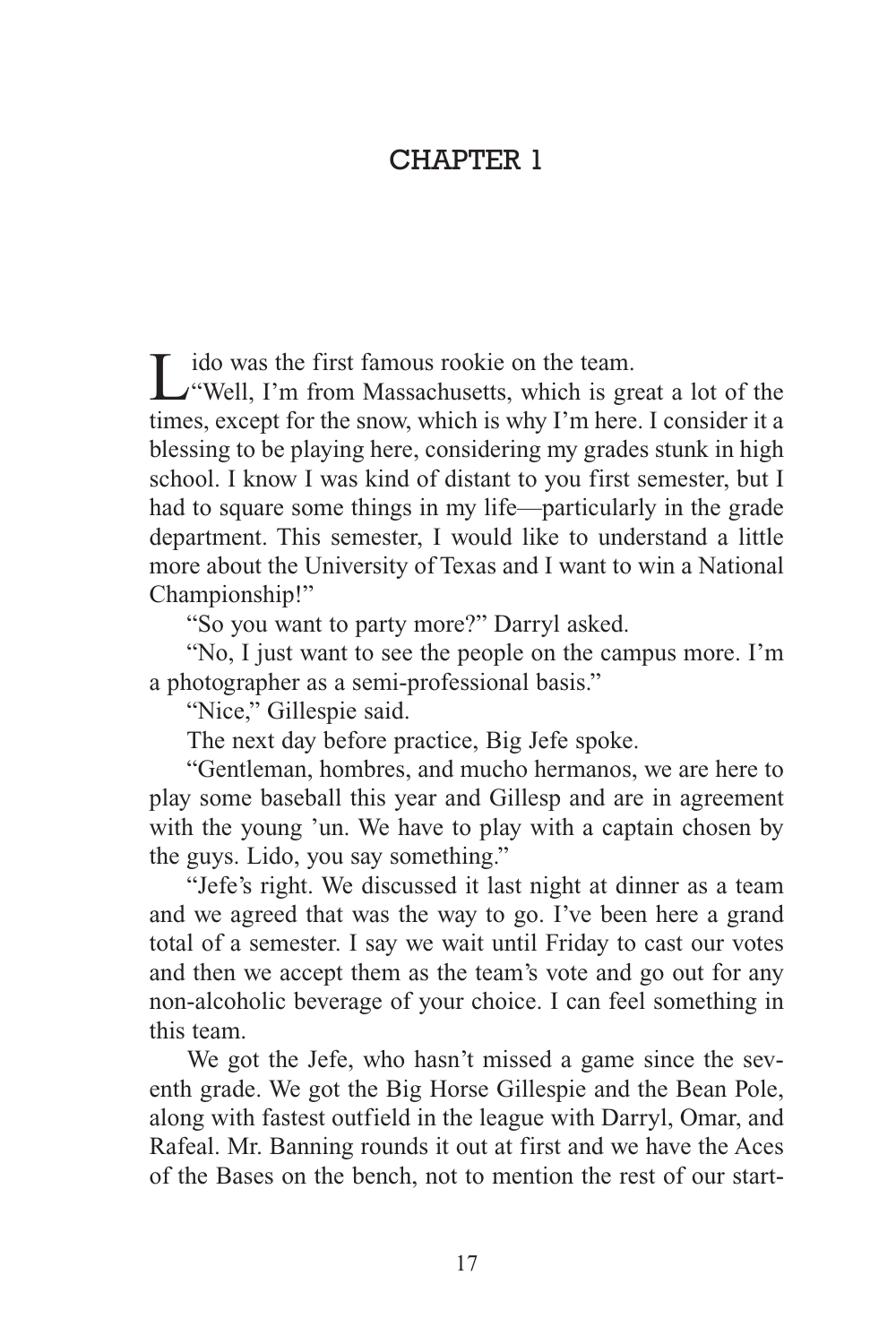ing rotation, Kyle Jake, Curt Longra, and our bull pen Big Dan Wiley. Gillesp?"

"We're going to be the best damned team in the country. Look around, boys. We even got somebody from Massachusetts and he could've been anywhere. We are here to play ball. When we're in this locker room, we are here to play ball. Class room; well, you have to idiots to miss this because you didn't study. We are the Texas Longhorns and we will win the National Championship."

At about eleven o'clock at night, Lido was studying.

"Good evening," Matt Mulligan smiled, "Want to compare rigs?"

"I don't have a truck."

"Cameras, my friend."

"What you said was really good today in the locker room."

"There's something about these guys. Every other team I've been on, we had good quality guys talent-wise, but they had listened to how great they were over and over and it screwed them up in the head. Maybe we don't have as much talent, but damn, we hustle."

"Yeah, it's better than last year. Everybody was looking at their draft positions. Look, man, I got a Canon. I worked for a long time in a factory punching holes in saw blades."

"What have you got for glass, bud?"

"I left the heavy artillery back at the office. A 300 2.8, and a 400  $2.8$ "

"Yeah, but impress me."

"Okay, 24 2.4, 35-70 3.5, 85 1.8, 200 2.8, and a flash."

"Can I work in your factory?"

"I've been acquiring them for a while."

"By yourself?"

"Uh huh! I'm a business major so I can open my own camera shop."

"I thought you wanted to be a teacher."

"I'm doing a double."

"Can't you tell me these things right out?"

"We only had five minutes."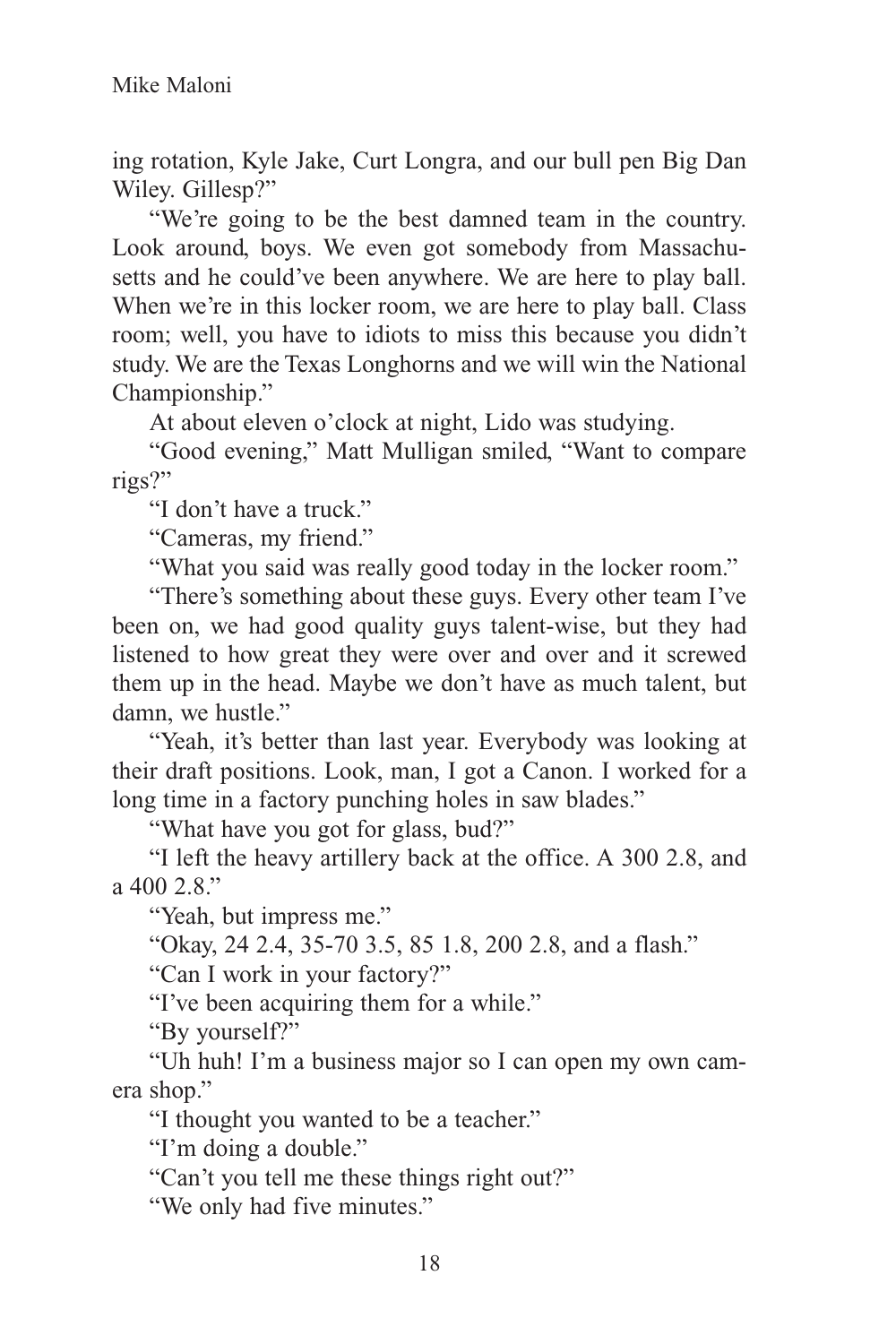"Canon, also. I have a 300 2.8. I'm working on the heavy artillery. Mostly I shoot a lot of wide angle. I like the effect. 24 2.8. 35-70 3.5, an 85 1.8, and 200 2.8"

"How'd you get yours?"

"Laying asphalt since I was sixteen."

"Can I ask you a question?"

"Shoot."

"Basically, they were jobs you went to college for so you didn't have to do again. Do you have any good feelings about them?"

"Yeah, you're looking at it."

"Why didn't you go pro, man? Money everywhere."

"I don't know. I wish I did. There's something about being an educated man that drives me. I think I am the only one in the family that has a serious chance at a master's."

"You're sticking around for four years?"

"As it looks now, yes!"

"You could go to New York, you know. Girls, girls, and more girls."

"I'm working on that one."

"Tell me about her."

"She's probably one of the nicest people I ever met. Tell me about the basketball player."

"Kelly is my age; she's graduating with a business degree in May. We met at San Antonio high school. She wanted to stay in-state. I did, too, to be honest with you. I had places like Nebraska and Kansas giving me feelers but UT was UT."

"You think we're going to win it this year?"

"After the speech the three of you made?"

"Why didn't you jump into the act?"

"I'm the steadier guy. Hit the ball, catch the ball, throw to first base. The guys can depend on me; they know it and they have never told me that I was a slacker. They've always respected my beliefs on how to play the game of baseball. They know I'll be there. Don't worry about that."

"That's sort of why I came here."

"What do you mean?"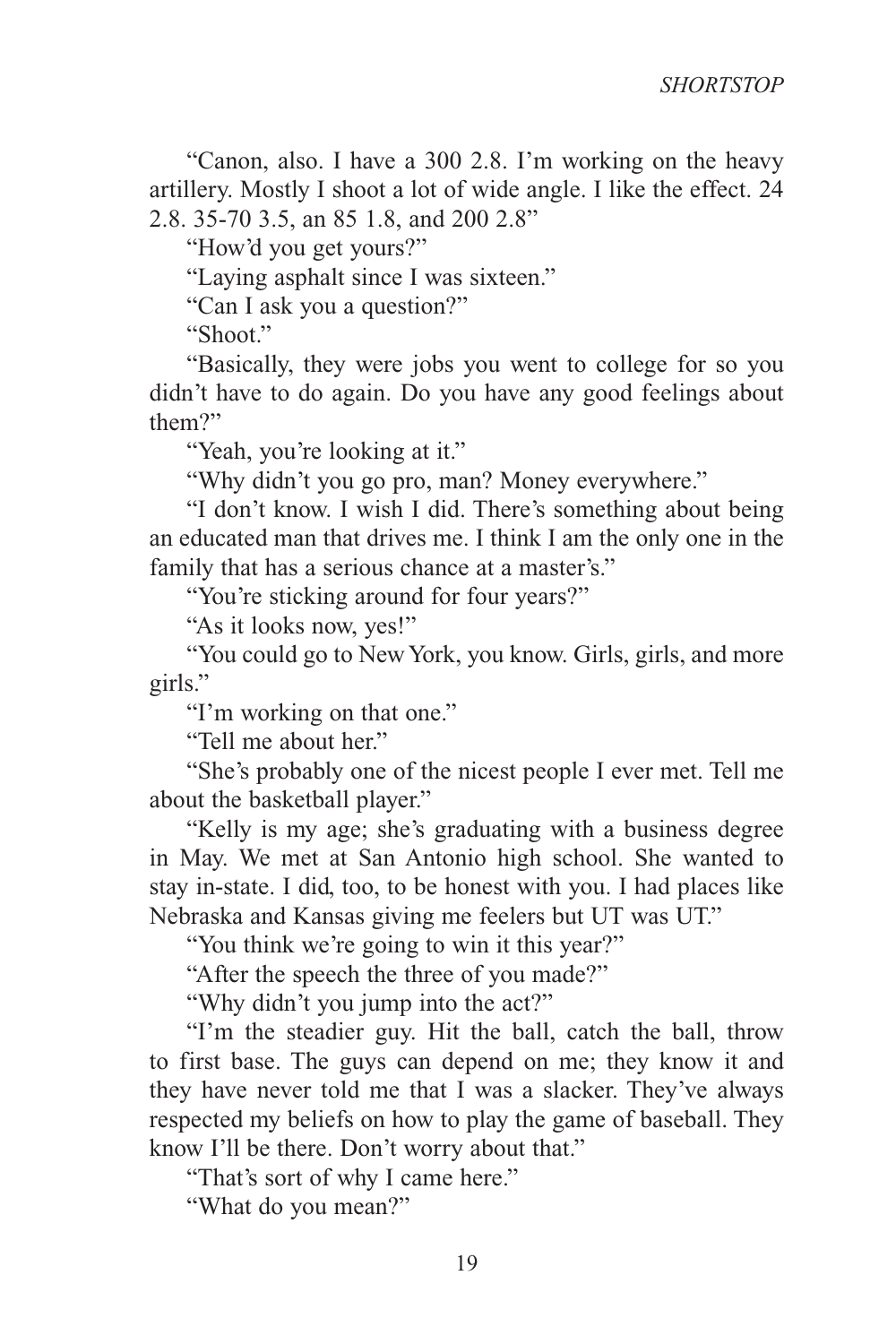"Back home, there is a certain expectation of me. Basically, they think I'm a total loser for not taking Yankee money and running with it. They think I'll be a failure in school. My parents and my younger brother are the only ones in the whole damned city that think I can.

"I just got tired of the bling. What do you care, you get your juray and you're all good. I want my degree; they can keep the Rolexes for a while."

"You have too much of an edge. Do it for yourself, man."

"How do you marked as a failure at eighteen? Especially if you haven't done anything bad with the law! The toughest part of it is going home—not to see my family because they're as nuts as I am. They think I can succeed. When I succeed, will you think I'm a hot shot?"

"Shut up!"

"Why?"

"You worry too much. Who the heck cares? You enjoy yourself with that girl. Play a little ball, get a little grades. Enjoy yourself. Learn about life, man. I'm telling you as a senior; you'll be better if you stick it out."

At eleven thirty, Darryl and Gillesp came in.

"What is this? Show and tell?" Gillespie asked.

"We need to get the rookie another lens, and he can't work until the end of the NCAA season."

"Guys, I'll do fine. I'll work asphalt next break."

"Your parents are pretty successful. Why don't they buy it?" Darryl asked.

 "I want to be my own man. They do a lot for me and it's not just money. You see, I came from an Italian family that will do anything for each other.

"And that's an extension of my parents. I came here because I wasn't just Cousin Lido or Frank's son. Barely anybody knew me but the baseball team. I want my family there for holidays and stuff, but for the times you have to grind it out, I don't want them to worry.

"We had some brawls about it before I came, but it all worked out. My parents are good financially and they help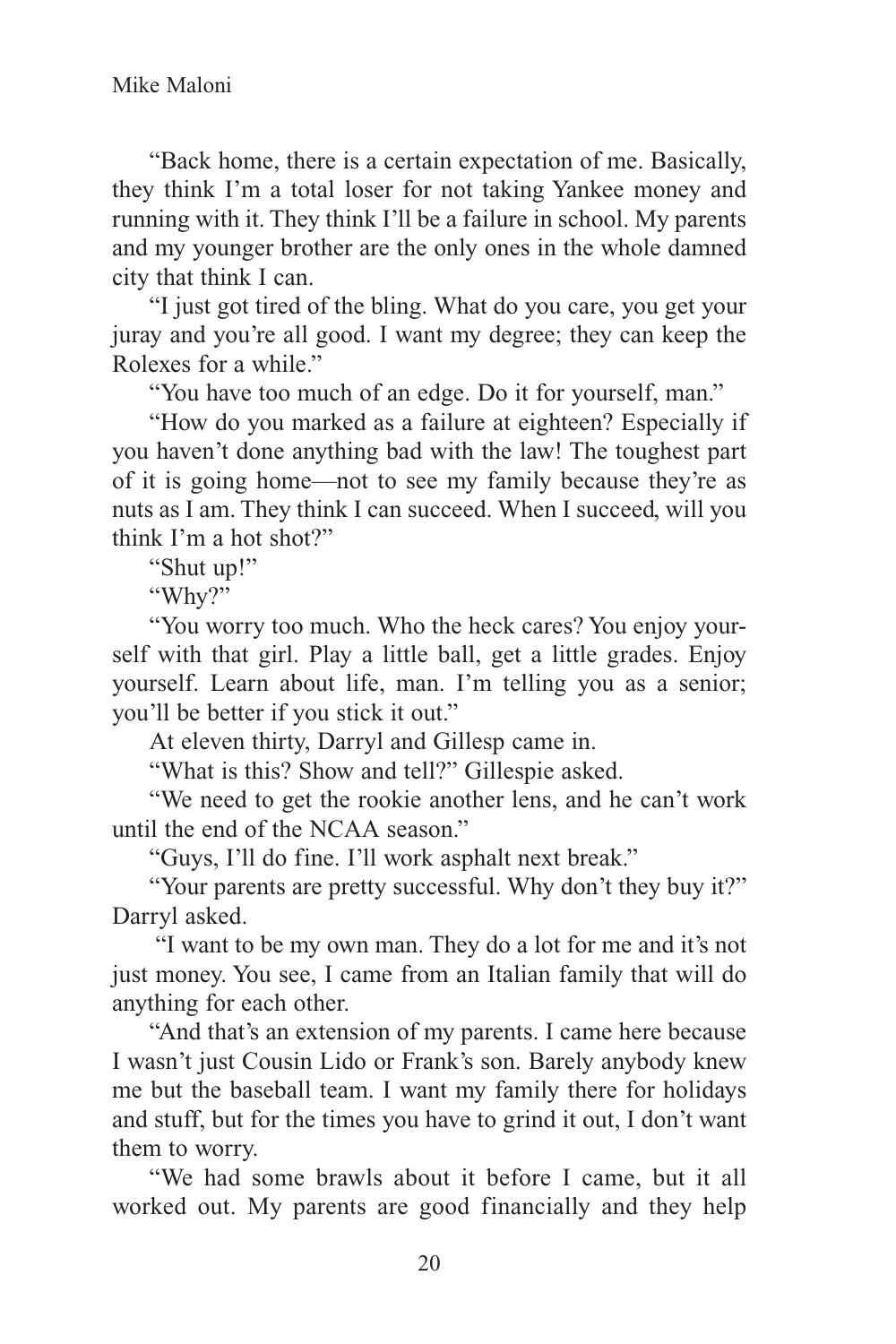me out. So why abuse it? And how are you fine gentleman tonight?"

"Have you been taking happy pills?" Gillespie asked.

"Hey! It's true."

"You have cheap parents?" Darryl asked.

"No. They just grew up poor. And they cut coupons so they can look for the best deal in town, right down to the last ten bucks. Nobody is perfect. Money is a little different to them than me. I'll spend most of my summers spending money on equipment, and they'll pass out. Yet, they always respect my decisions."

"How about going half?" Matt asked.

"It's too complex a fraction. You gotta understand. It's like buying your first bat when you were a kid. If you bought it, nobody could take that away from you. In photography, it means you really have arrived."

"Could you arrive on this planet, please? Nobodies' parents think like this. Nobody of any consequence, anyway," Gillespie said.

"The girl's were hot at the library. Sorority sisters, two numbers," Darryl said to break up a possible confrontation.

"Yeah," Gillesp said.

"What did you get?" Mulligan asked.

"I learned about the Civil War."

"Well, that's why you came to college."

"What exactly do you two wizards do with stuff?" Gillesp asked.

"Just as much as we want to," Mulligan grinned.

"He won't go out in the desert because there are rattlesnakes," Lido said.

"It's a bad thing when a guy from Massachusetts has garden snakes to worry about and he's commenting on Diamondbacks."

"Oh, yeah, we'll have sharks in the Atlantic Ocean."

"How far is that away?"

"A few miles."

"I will worry about them later," Mulligan grinned.

"Seriously, man, you've got to do something with them," Darryl said. "Our Massachusetts connection?"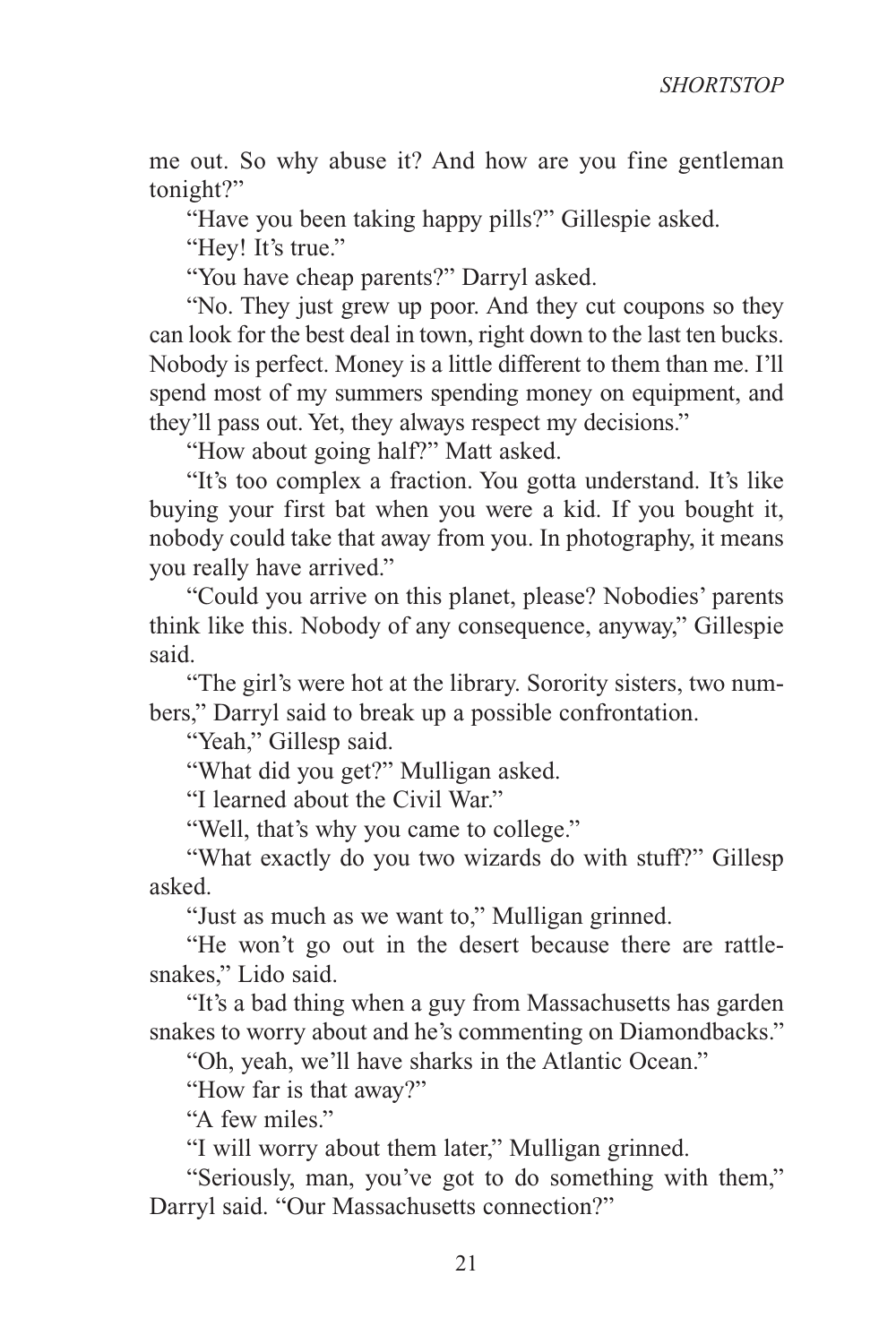"I will shoot anything that moves, most notably sports. My dad bought me a camera when I was ten. I bought I bought my own Canon when I was eleven with my own paper route money."

"Gentleman, do you know what we have here?" Gillespie asked, "We have ourselves earned money. Ask what Darryl did last summer."

"I was bricklayer to a mason. What did you do, Gillesp."

"I ran herd on a fork lift in a warehouse. How many of your parents went to college?"

"Mine went. Both graduated. My dad is a bank executive and mom is a paralegal at a law firm down San Antonio way. I was able to swing full-time hours splitting two jobs as a detailer in a body reconstruction shop, and I photographed the Diablos as much as I could scramble up on the weekends. One or two guys in the front office used to play here."

"I used to watch the Red Sox and they had this retired catcher, Bob Montgomery, and he said the team had to be strong up the middle," Lido said.

"Tomorrow's the vote," Gillespie said.

"We're all good on that," Lido said.

The next evening, Lido was on the phone with his father.

"Dad, something so great happened to me today, but I don't know if I'm up for it."

"Did you get pledged to a frat?"

"Sort of! The guys elected me captain of the baseball team. I don't know what I'm doing. I'm eighteen years old. All I told the guys in high school was, 'Hustle up boys.' Stuff like that. I don't know how to become a leader."

"Frank, the fact that you're eighteen years old and playing the game you love in a place of grand tradition bestows you the honor of being a leader, and leaders develop their own style their own way. You'll do fine. Remember, the New York Yankees, the finest baseball organization in the world, drafted you number one overall. Don't think these kids don't read the newspaper.

"I've seen you lead Mark to the desk instead of the TV set so he could study his homework, by using positive reinforce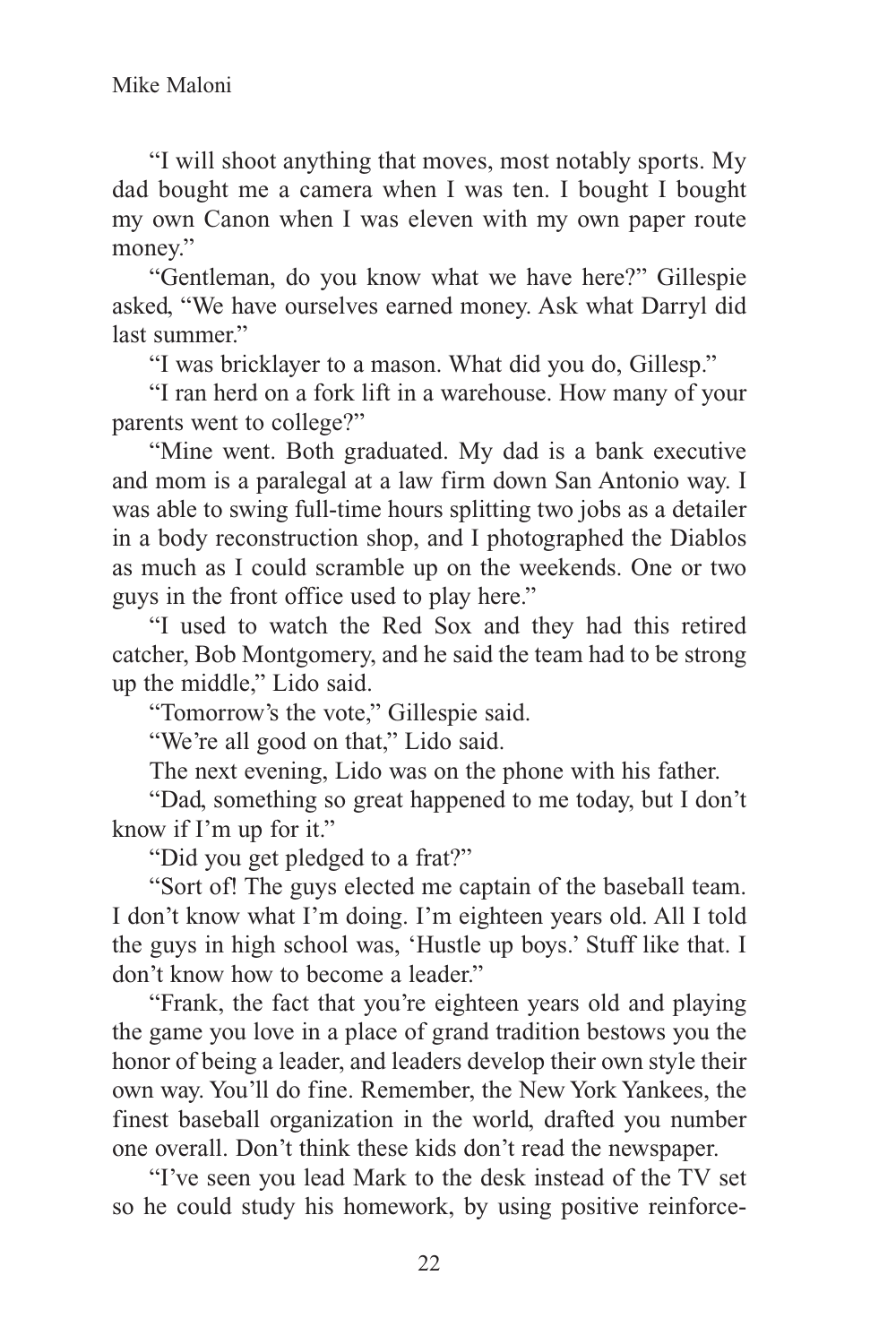ment. Just let them have it when they ain't hustling. Be positive otherwise."

"They're going to put a little, white C on my shirt."

"Do they do your laundry?"

"Oh, yeah, every day."

"Then it'll stay white."

"Yes, sir, it will."

"Give it a touch of luck for me."

"Mom home?"

"Out playing tennis with Joanie."

"That must be a sight."

"Be nice."

"Hey, Dad, I really like it here. I'm chasing this girl I met at a football game."

"Really?"

"She's nice. She's not an airhead."

"What's her name?"

"Dana, actually."

"You be careful."

"It's not like that yet. We're just friends now, but I am in hot pursuit. She's a nice girl, Pops. I have to be nice to her. It's in the rule book."

"And she is…"

"Kind of like a cross between a younger Christie Brinkley and a brain surgeon."

"But she's just a nice girl."

"In the long and short of it, yeah; she talked to me on the phone the other night defending the Texas Rangers record with her only argument, that the ball didn't fly out in the heat. I told her it did for somebody else."

"Absolutely. The Yankees hit home runs all the time in Texas"

"I whittled her down. Her first reason that the Yankees were so good was because they had the best nightclubs and the guys didn't to get traded, so they played harder. There wasn't even a number two reason."

"What about your situation?"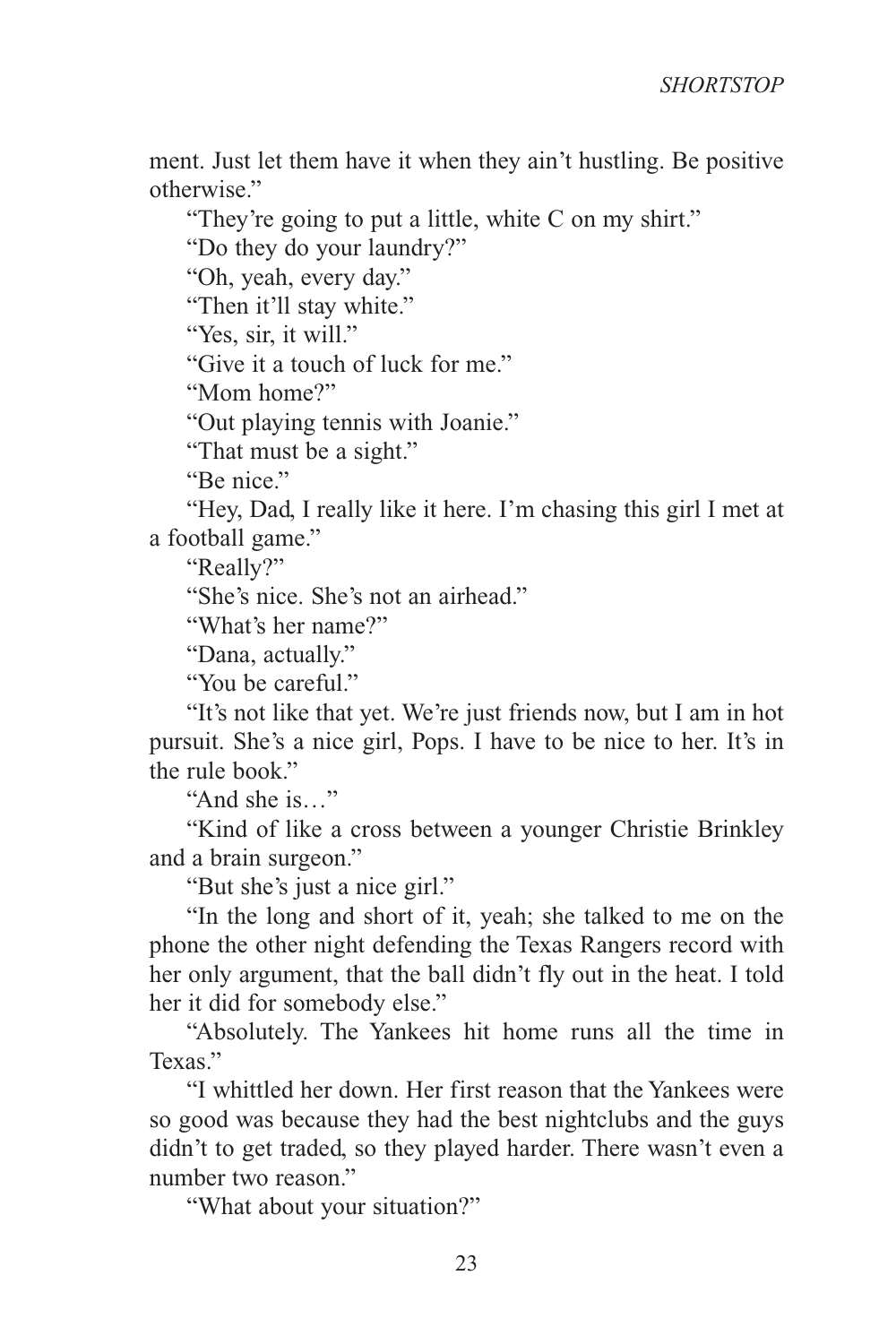"There is no situation. The Yankees are my number one team and the Sox are number two."

"That's not natural."

"It is so. The Yankees are Jaguar, and the Red Sox are Chevrolet or Ford. You have to have almost all kinds of drivers in society."

"Let me put it to you this way. If my career came to an end and I was offered a job at either the Boston Globe or the New York Times, I would have no problem saying, 'yes to either."

"May you have a long career."

"What's that supposed to mean?"

"You turned down a lot of money. Once again, are you sure you know what you are doing?"

"Dad, I'm learning more and more about myself every day here. There is such an atmosphere of success here, from the fulltime professors to the guest lecturers."

"I've been to school and it's been a long time since I've felt that, but it's a good feeling. Meet as many people as you can."

"I have a problem that's special. Hector Rodriguez, our catcher, is a senior and he's kind of upset that he ain't captain. After all, he's the catcher and anybody that knows baseball figures that's willed to him senior year."

"Take him out for a meal and square it with him."

"He's really upset."

"Don't be a chicken."

"He can tear my arms out of my sockets."

"Hey, it's your team. You can't always hit a home run."

"Mind if I go talk to him?"

"No time like the present."

So Lido gave him five minutes to meet him at Mama's Tacos. "Hey, it's me!"

"You're lucky I like you," Hector said, "You know what's worse? I voted for you."

"Look, I thought about it a lot. I was thinking and, don't laugh, but we have to be strong up the middle. Darryl's our center fielder. We make him outfield captain. We make Gillesp pitcher's captain and you the alternate since you're in the infield. Fair all around. Good enough!"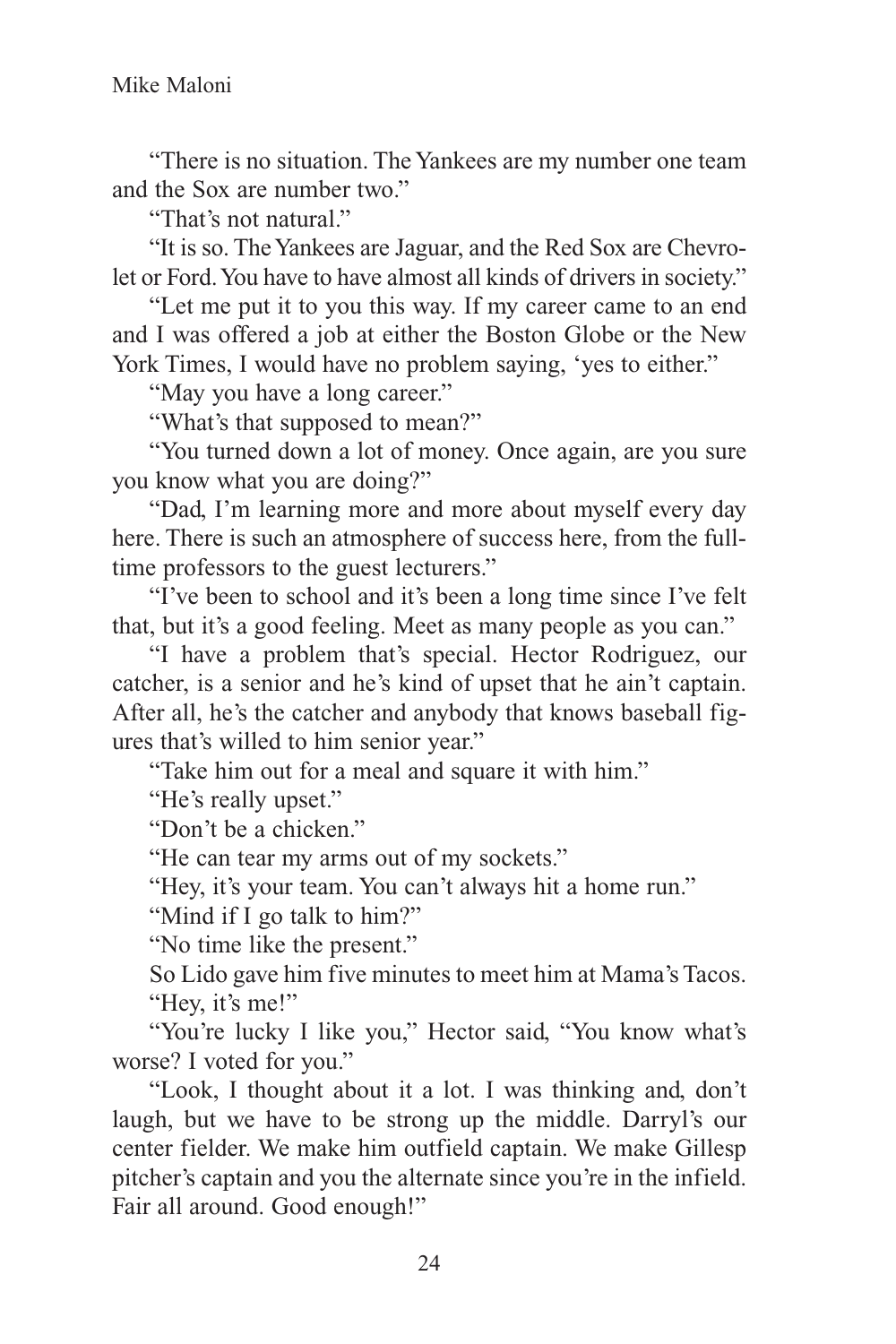"You have class. I'll give you that."

"Yeah! But what do you think?"

"It's a good plan. We are a team. Do I get a little 'A' on my shirt?"

"I'll see what I can do. Hey, you really want to eat fast food tacos!"

"Grease factory. Come on! I'll show you the real stuff."

"No mas, señor. El Coke es bueno. Gotta go. Mucho estudiar. Mucho trabajo!"

"Hey, I have a question. How can you photograph for money?"

"Not during the school year! I just shoot to keep from getting rusty."

"Fair enough."

"Hey, captain. If you got lucky…"

"What do you mean? I am out of the barrio."

"I mean if your friends weren't so lucky. They had to settle for jobs they didn't like and they had job stress from some boss who was a moron."

"My friends got out through the military or boxing! My family is very strong, but I know what you mean. We are different. We are living a dream! Let's face it; when you are twelve years old and you swing a bat, you know where you're going! Nobody else in the world does, but you are there. My friends have stuck with me! We were guys who were kind of like at John F. Kennedy High to play sports, but our parents sat on us and we studied."

"My friends are kind of split! Some are in the Armed Forces and some are pushing asphalt! I don't know what to say to them. I am living a dream and they think life stinks because of the work they do."

"Are they really like you?"

"They were the guys that were around when I was in a slump."

"When did you slump?"

"In the classroom. We did stupid stuff and then we all got religion when we graduated. I got baseball, so I got the most!